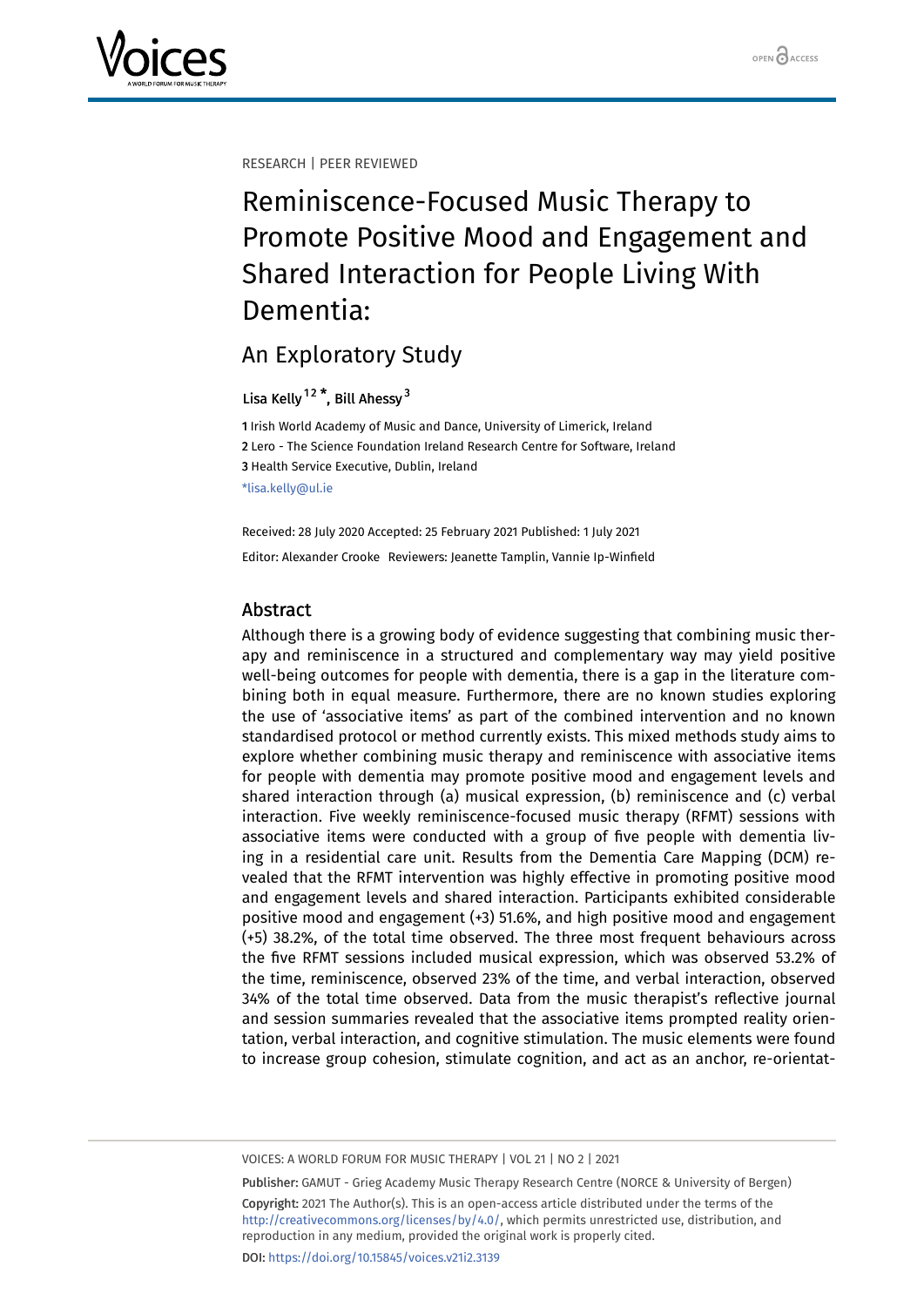ing group members intermittently. Implications of practice are considered, and future recommendations of practice are outlined.

Keywords: music therapy, reminiscence, reminiscence therapy, reminiscence music therapy, dementia, dementia care mapping, associative items

#### Introduction

She liked being reminded of butterflies. She remembered being six or seven and crying over the fates of the butterflies in her yard after learning that they lived for only a few days. Her mother had comforted her and told her not to be sad for the butterflies, that just because their lives were short didn't mean they were tragic. Watching them flying in the warm sun among the daisies in their garden, her mother had said to her, see, they have a beautiful life. Alice liked remembering that.

Extract from 'Still Alice' by Lisa Genova ([2009](#page-22-0))

Dementia represents one of the most prevalent neurodegenerative conditions worldwide. According to the World Health Organization ([2019](#page-26-0)), over five hundred million people have been diagnosed with dementia globally, and this number is increasing on an annual basis. People with dementia are impacted physically, psychologically, socially, and economically, as well as their primary caregivers, families, and society at large [\(WHO, 2012\)](#page-26-1). Dementia features cognitive and non-cognitive symptoms. Cognitive symptoms focus on impairment of memory, especially on learning of new material and short-term memory, which is a key early symptom ([Baharudin et al., 2019](#page-20-0)). Noncognitive symptoms include agitation, anxiety, depression, apathy, verbal perseverance, psychosis, sleep problems, and wandering [\(Kales et al., 2015;](#page-23-0) [Tible et al., 2017](#page-25-0)). These behavioural and psychological symptoms of dementia (BPSD) are a prominent part of the condition and can be more distressing to patients and caregivers than the cognitive and functional decline inherent to dementia [\(Tible et al., 2017](#page-25-0)). 'Quality of Life' has been identified as a central goal in dementia care, and in recent years there has been an increased interest in non-pharmacological interventions to increase this ([Johnson & Narayanasamy, 2016;](#page-23-1) [Logston et al., 2007\)](#page-23-2). Music therapy and reminiscence work are two such interventions.

Reminiscence refers to the active or passive process of recalling memories from one's past ([Cappeliez & O' Rourke, 2006](#page-21-0)), which may be associated with childhood, working life, or past relationships. Despite major losses in cognitive ability, long-term memory can often remain relatively intact for people with dementia [\(Kitwood, 1997](#page-23-3)). Reminiscence work harnesses this, involving the discussion of past activities, experiences, and events, usually with the aid of tangible items as prompts, such as photographs, familiar items, and music ([Woods et al., 2005](#page-26-2)). The multifaceted nature of reminiscence work means it can be delivered in multiple contexts by allied health professionals for both recreational and therapeutic purposes. The functions of reminiscence may include boredom reduction, death preparation, identity, problem solving, conversation, intimacy maintenance, bitterness revival, and to teach/inform ([Webster,](#page-26-3) [1993](#page-26-3), [1997,](#page-26-4) [2003;](#page-26-5) [Webster & Gould, 2007](#page-26-6)).

Our lives are embedded in music and song, and music plays a unique role in the lives of older people ([Minichiello & Hays, 2005](#page-24-0)). Music therapy and music interventions have been shown to yield positive effects for people with dementia, fostering social interaction, communication, self-expression, and reducing BPSD ([Chang et al.,](#page-21-1) [2015](#page-21-1); [Hsu et al., 2015;](#page-22-1) [McDermott et al., 2013](#page-24-1); [Wall & Duffy, 2010](#page-25-1)). Person-centred music therapy is resource-orientated and enables people to continue experiencing personal growth despite their advancing cognitive impairment [\(Hatfield & McClune,](#page-22-2) [2002](#page-22-2)). Music therapists have always worked with the emotions and memories that are evoked when a client's preferred or familiar music is played or sung. Although they have utilised reminiscence in their work for generations ([Bright, 1972](#page-21-2), [1997a](#page-21-3), [1997b](#page-21-4)), a defined approach has yet to be documented.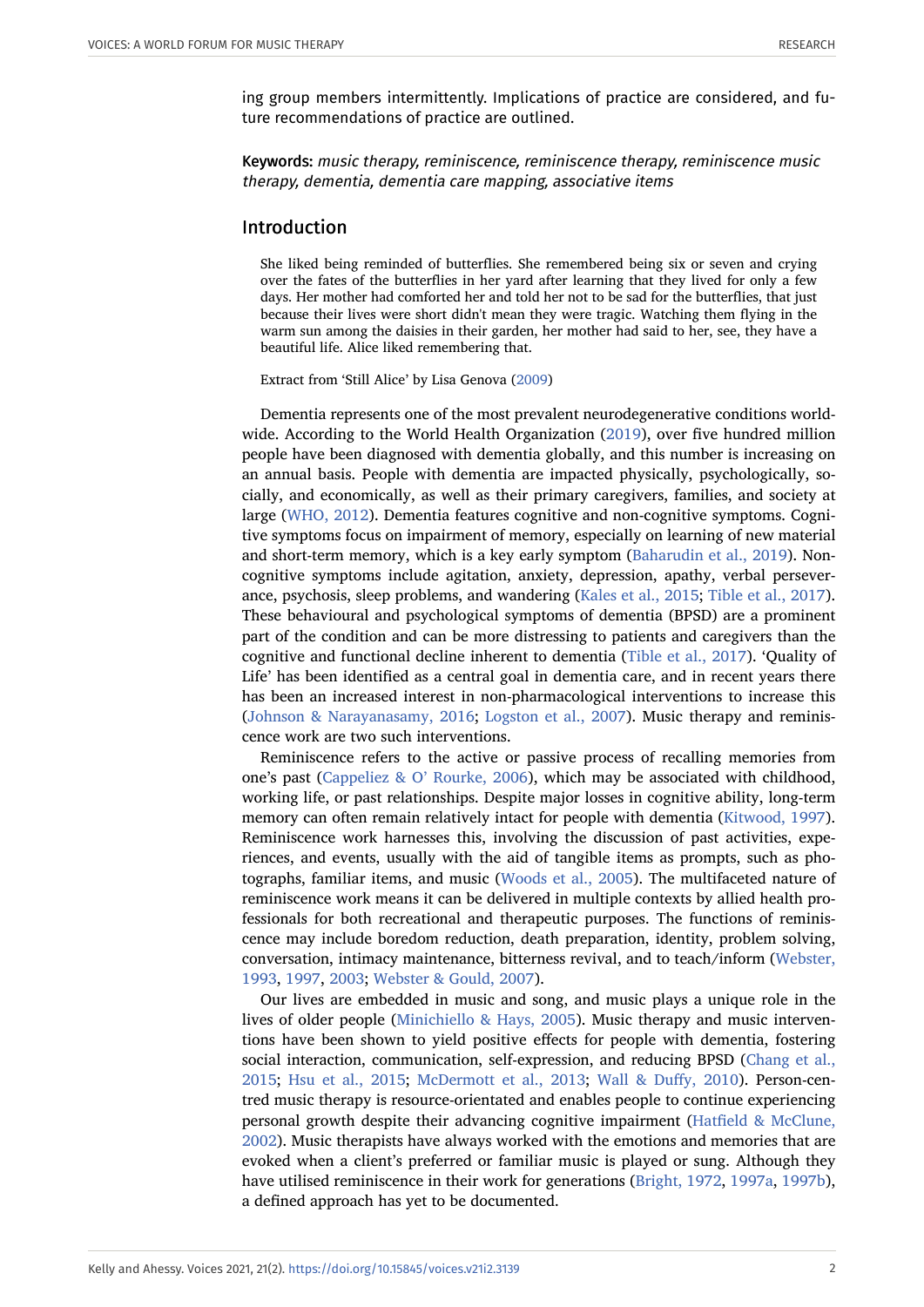# Music, Memory & Dementia

Although cognitive loss is the hallmark of dementia, and language deficits are frequently observed ([Kemplar & Goral, 2008\)](#page-23-4), certain music skills seem to remain intact, such as the ability to sing familiar songs, the musical details (i.e., melody, rhythm or lyrics), and the embedded memories and rich associations related to the song ([Clair,](#page-21-5) [2000](#page-21-5); [Tomaino, 2002](#page-25-2); [Vanstone & Cuddy, 2020](#page-25-3)). Singing these songs can trigger longterm memories and feelings associated with the people, places and conditions that were present when these songs were learned or listened to [\(Vink & Hanser, 2018](#page-25-4)). These learned associations create physiological and emotional responses and can enrich one's sense of self in place and time [\(Baird & Thompson, 2018](#page-20-1); [Clements-Cortes &](#page-21-6) [Bartel, 2018\)](#page-21-6). For people with dementia, it can promote relatedness and security and have a positive effect on mood and emotions [\(Clements-Cortes & Bartel, 2018](#page-21-6)).

Preferred music can be a valuable tool in assisting people with dementia to connect with their identity and life history, acting as a springboard for reminiscence [\(McDer](#page-24-1)[mott et al., 2013](#page-24-1)). One of the most robust findings in autobiographical memory research is the concept of the 'reminiscence bump' ([Rubin et al., 1986\)](#page-24-2). This is the tendency for people to more readily access memories from childhood to about 30 years of age ([Koppel & Rublin, 2016](#page-23-5); [Sherman, 2013\)](#page-25-5). These decades of a person's life are a particularly rich period, which evoke increased music-related memories (Baird et al. 2018). In a communal setting, music's memory-inducing effects may give rise to the recovery of one's narrative agency, allowing both the caregiver and person with dementia to interact in a more mutually engaging way and create a meaningful social connection [\(Matthews, 2015](#page-23-6)).

#### Music Therapy and Dementia

There is an accumulating body of evidence that suggests music therapy is a creative, non-pharmacological, and a cost-effective intervention for older adults ([Aldridge,](#page-20-2) [2000](#page-20-2); [Baird, Garrido & Tamplin, 2020;](#page-20-3) [Belgrave et al., 2011](#page-20-4); [Bright, 1997a,](#page-21-3) [1997b;](#page-21-4) [Clair and Memmott, 2008;](#page-21-7) [Hanser et al., 2020](#page-22-3); [Tamplin & Clark, 2020\)](#page-25-6). For people with dementia, it provides a person-centred and supportive intervention that can bolster their well-being by promoting social engagement, communication, and improved quality of life. Its primary therapeutic aim is to meet psychosocial needs and to understand the person with dementia on an emotional level ([Ridder & Wheeler, 2015](#page-24-3)). Other goal areas have included: improving and maintaining cognitive, emotional, and physical skills, and reducing BPSD such as restlessness or agitation [\(Aldridge, 2000;](#page-20-2) [Ho et al., 2019](#page-22-4); [Ledger & Baker, 2007](#page-23-7)).

There are a variety of interventions used by music therapists in dementia care, with an emphasis on the therapeutic relationship and process [\(Cho, 2018](#page-21-8)). Individual music therapy including singing, reminiscence, and therapeutic songwriting have all been employed ([Ahessy, 2017;](#page-20-5) [Baker, 2015](#page-20-6); [Baker & Stretton-Smith, 2017](#page-20-7); [McDermott et](#page-24-1) [al., 2013](#page-24-1); [Tamplin & Clark, 2020](#page-25-6)). Group interventions have traditionally included: group music therapy, improvisation, drumming, and singing [\(Lesta & Petocz, 2006;](#page-23-8) [McDermott et al., 2013\)](#page-24-1). In recent years there has been an emergence of therapeutic choir work [\(Ahessy, 2016](#page-20-8); [Cho, 2018;](#page-21-8) [Clements-Cortez, 2014](#page-21-9), [2015](#page-21-10); [Tamplin & Clark,](#page-25-6) [2020](#page-25-6)), and community group singing has been used to support people with dementia as well as their caregivers ([Clark et al., 2018;](#page-21-11) [Tamplin et al., 2018\)](#page-25-7).

When working with people with dementia, reminiscence often organically occurs as a result of singing familiar songs. This has been documented anecdotally but has not been extensively studied. Ashida ([2000](#page-20-9)) investigated the effect of a 5-day group reminiscence music therapy intervention on depressive symptoms in people with dementia. Familiar songs were presented related to the theme of the day, with accompanying questions relating to the lyrical content, enabling conversation, and social interaction. A significant decrease in depressive symptoms was observed. Dassa & Amir [\(2014\)](#page-21-12) investigated the role of singing familiar songs in encouraging conversation among this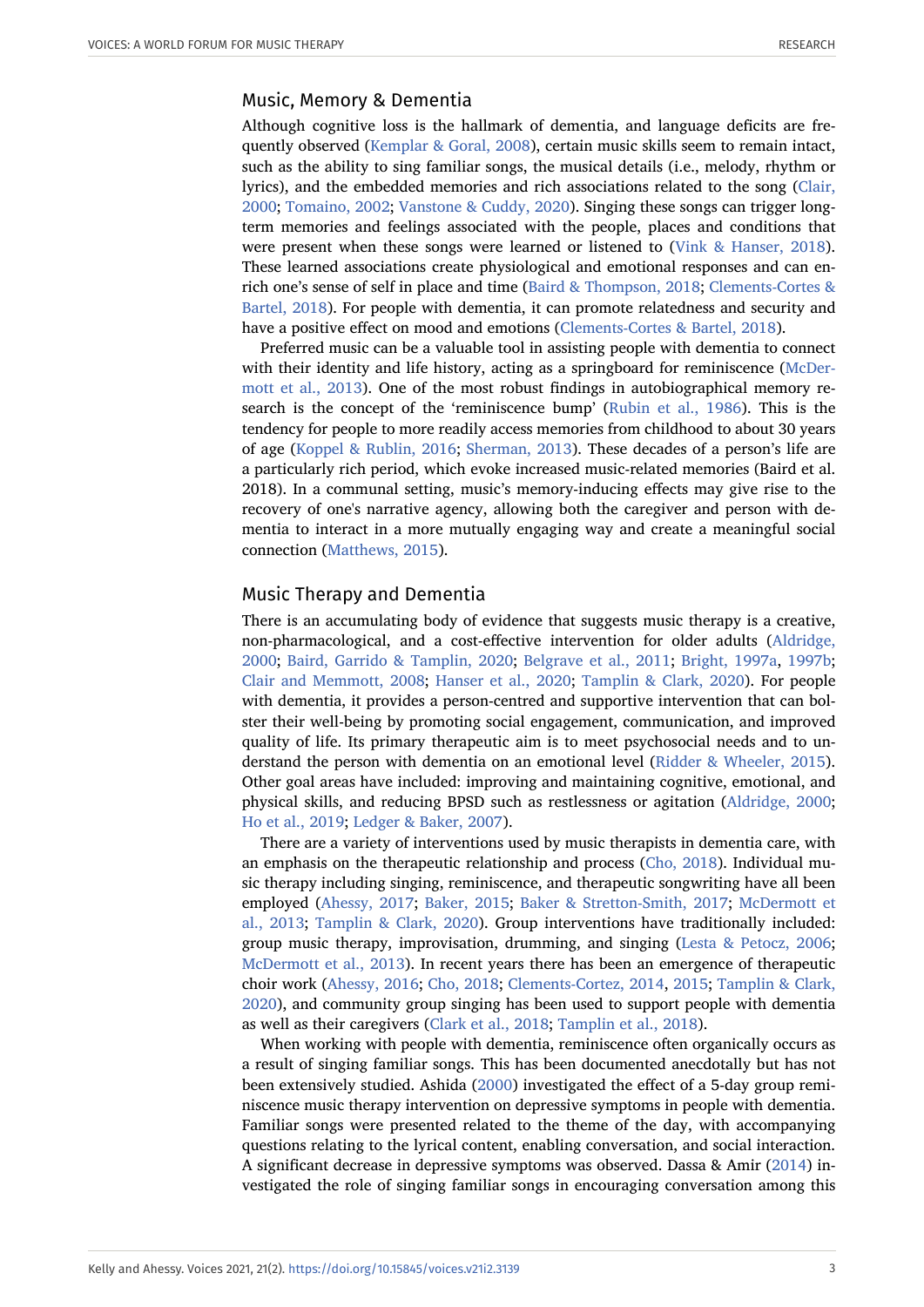population. Songs from the participants' past elicited memories related to their social and national identity, encouraging members to contribute spontaneously.

Five studies combining music and reminiscence therapy interventions in elderly populations were identified in a systematic review by Istvandity ([2017](#page-22-5)). All of the identified studies used familiar music to stimulate reminiscence activities. Four studies had a positive effect for participants [\(Ashida, 2000;](#page-20-9) [Mohammadi, 2011](#page-24-4); [Rawtaer et. al,](#page-24-5) [2015](#page-24-5); [Takahashi & Matsushita, 2006](#page-25-8)), but lacked consistency, apart from their use of singing of familiar songs. Furthermore, the structure, delivery method, and evaluation of the delivery method were not reported. The review demonstrates the predominantly positive effects of combined music and reminiscence interventions upon the mental well-being of participants, especially stress, anxiety, and depression. However, there remains a lack of research on the effectiveness of this intervention to promote emotional and social well-being ([Istvandity, 2017](#page-22-5)).

# Reminiscence in Dementia Care

[Webster et al. \(2010\)](#page-26-7) propose three basic types of reminiscence: simple or unstructured reminiscence, structured reminiscence, or life review and life-review therapy.

- **Simple reminiscence** is relational and generally involves unstructured autobiographical storytelling and spontaneous reminiscence. It may be facilitated in interventions in the form of reminiscence groups in nursing homes in which prompts for positive memories are given. The goal of which may be to enhance social contacts and short-term well-being.
- **Life review** is more structured, focusing on the integration of both positive and negative life events. It is particularly beneficial for people with mild psychological distress who need support in coping with transitions or adversities in life, as it aims to restore a positive self-identity.
- **Life-review therapy** is highly structured and typically applied in a psychotherapeutic setting for people with severe levels of depression or anxiety. Its focus is not only on promoting coherence and continuity, but also on diminishing the reminiscence functions of bitterness revival and boredom reduction.

Reminiscence work, whether prompted or structured, generally involves group sessions, and is an appropriate tool for linking people with dementia who may be isolated back into a wider social fabric ([Schweitzer, 2011\)](#page-25-9). Reminiscence therapy and reminiscence work do not have a large evidence base and require increased rigor in effectiveness studies ([Woods et al., 2005](#page-26-2)). Despite these limitations, they are a widely used form of engagement between staff and people with dementia in residential care settings [\(DSDC, 2002\)](#page-22-6). Group-based reminiscence therapy has demonstrated positive effects on cognition [\(Wang, 2007\)](#page-26-8), reduction of depressive symptoms ([Chiang et al.,](#page-21-13) [2010](#page-21-13)), and promotion of positive self-esteem [\(Chao et al., 2006](#page-21-14)). The three-Cs model ([Bender et al., 1999\)](#page-20-10), highlights the benefits of reminiscence "for **clients**, such as interacting, socialising, learning and engaging in therapeutic activities; benefits for **carers** to aid communication and improve staff skills, and benefits for the work **context or culture** of the unit" [\(Parker, 2006, p. 45\)](#page-24-6). By creatively linking the past with the present, the resulting sense of continuity may restore a sense of personal identity, mastery, self-esteem, and integrity that may be otherwise lost [\(Gibson, 2006](#page-22-7); [Kitwood,](#page-23-3) [1997](#page-23-3); [Schweitzer & Bruce, 2008\)](#page-25-10). This innovative approach to reminiscence has enabled many people with dementia to overcome their sense of isolation and become valued members of ongoing social groups ([Schweitzer, 2011\)](#page-25-9).

There is a lack of conceptual clarity surrounding reminiscence, thus leading to poor consistency of terminology and taxonomy in the field [\(Webster et al., 2010](#page-26-7)). Reminiscence, recollection, life stories, chronological life review, reminiscence therapy, and narrative therapy are some of the terms used to describe reminiscence work, all of which have different definitions. Gibson [\(2006\)](#page-22-7) takes issue with the term 'reminiscence therapy' stating that "reminiscence is not a therapy, which implies expertise and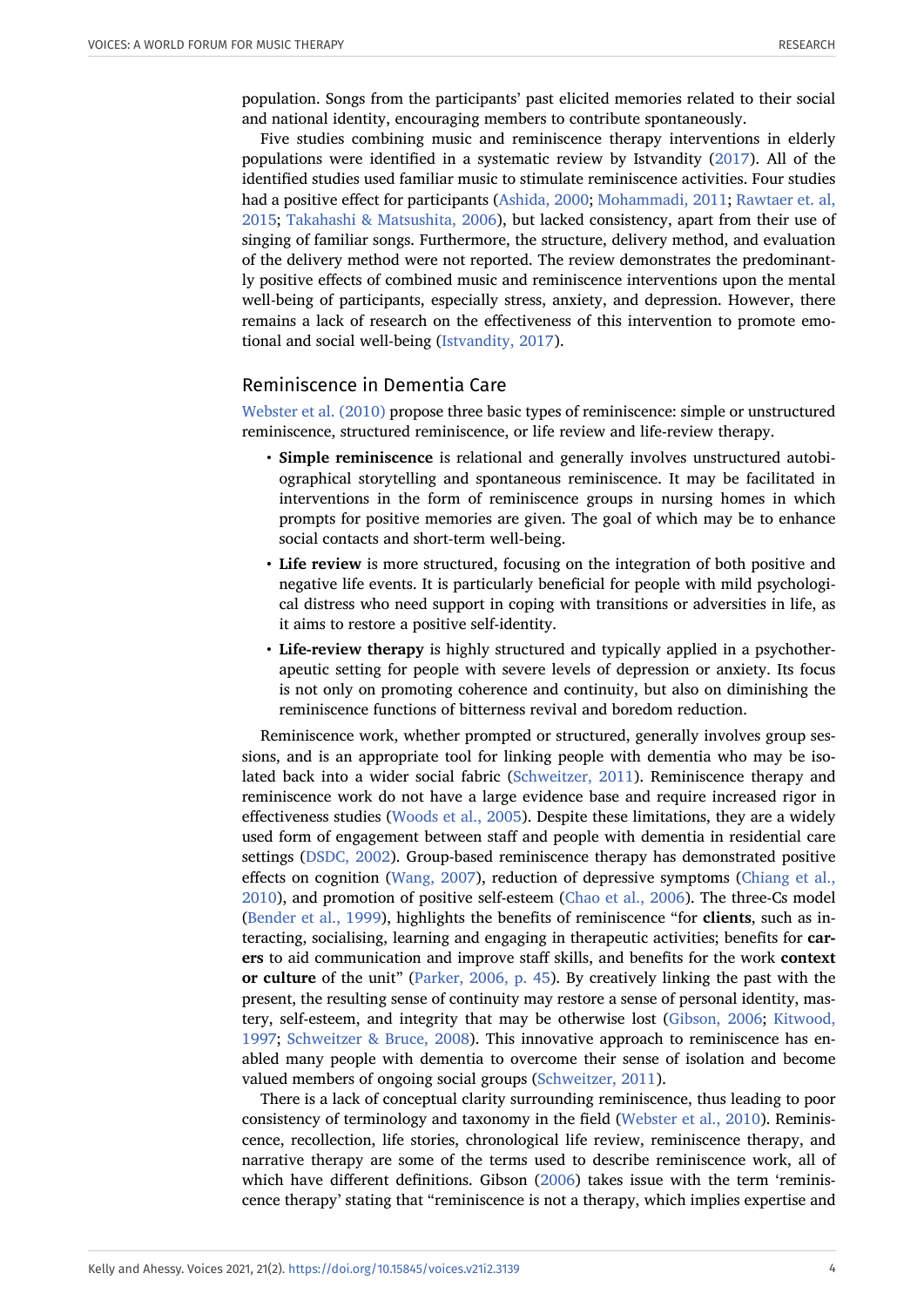distance, but is better described as reminiscence work which, she claims, illustrates its participative nature" ([Parker, 2006, p.45](#page-24-6)).

Similar to reminiscence, there is inconsistency around the terms for the prompts used to foster reminiscence, for example: 'artefacts' ([Lazar et al., 2016](#page-23-9)), 'memory triggers' [\(Pöllänen & Hirsimäki, 2014\)](#page-24-7), and 'memory objects' ([Marschall, 2019\)](#page-23-10). Multisensory prompts are important in the reminiscence process for promoting recall and enriching the experience. These prompts (which later we will coin 'associative items') stimulate a response and may include photographs, music, knitting patterns, smells, tastes, textures, and old objects [\(Kasl-Godley & Gatz, 2000;](#page-23-11) [Lin et al., 2003\)](#page-23-12). Gibson ([1994](#page-22-8)) differentiates between 'general' and 'specific' reminiscence when selecting 'memory triggers.' In 'general' reminiscence work, a variety of theme-based multisensory triggers can be used. This takes into consideration the known background and interests of the participants, while in 'specific' reminiscence, the triggers are carefully selected to reflect the person's detailed life history ([Gibson, 1994\)](#page-22-8).

# Why Combine Music Therapy and Reminiscence?

Both music therapy and reminiscence work are widely used in dementia care and were highlighted as valuable in promoting well-being in the NICE Guidelines updated quality standards on dementia ([NICE, 2019\)](#page-24-8). Music therapy enables the promotion and expression of personhood, while providing ample opportunities for enriched social, emotional, and therapeutic relationships. It is a process-orientated intervention that focuses on the present moment, matching the client's level of awareness and cognition ([Robertson-Gillam, 2011](#page-24-9)). Reminiscence work can promote an awareness of self-orientation to place and time, and a sense of reason and meaning in life ([O'Rourke et al.,](#page-24-10) [2011](#page-24-10)). The overlap between music therapy and reminiscence work is rather pertinent in that they are intrinsically person-centred and have the capacity to facilitate people with dementia to recall autobiographical memories tied to their self-identity and life story. Music therapy enhances the experience of reminiscence by incorporating the significant music in people's lives, the rich associations that lie within, and creative musical expression.

Although 'reminiscence music therapy' is cited sparsely in the literature, and a small number of studies have demonstrated positive effect, previous studies lack rigour and consistency ([Istvandity, 2017](#page-22-5)). Furthermore, there is a lacuna regarding facilitation and the use of 'associative items.' This naturally points towards a focused, combined intervention with the use of associative items, which we will refer to as Reminiscence-Focused Music Therapy (RFMT), and how it might promote positive mood and engagement levels, shared interaction, and reminiscence for people with dementia.

#### Theoretical Framework

The evolution of person-centred care has changed dementia care from a medically orientated approach to a humanistic, supportive, and individualised approach, focusing on the whole person, rather than their diagnosis ([Kitwood, 1997](#page-23-3); [Rodgers, 1961\)](#page-24-11). Kitwood defined good dementia care as sustaining the personhood of every individual in the face of decreased abilities and cognition, and the understanding that people with dementia rely on those around them to replenish and uphold their personhood and sense of identity [\(Kitwood, 1997](#page-23-3)). As the condition progresses, it becomes the role of the caregiver to hold the pieces together to become the memory ([Fazio et al., 2018\)](#page-22-9).

#### Setting the Context

After observing the improved mood, engagement, and alertness that older people experienced when they attended a therapeutic choir on clinical placement at a residential care facility, the first author was curious to know how alternative methods could encourage these responses in people with dementia. The second author's (research supervisor) involvement in a previous sensory intervention study ([Ennis, 2013](#page-22-10)), which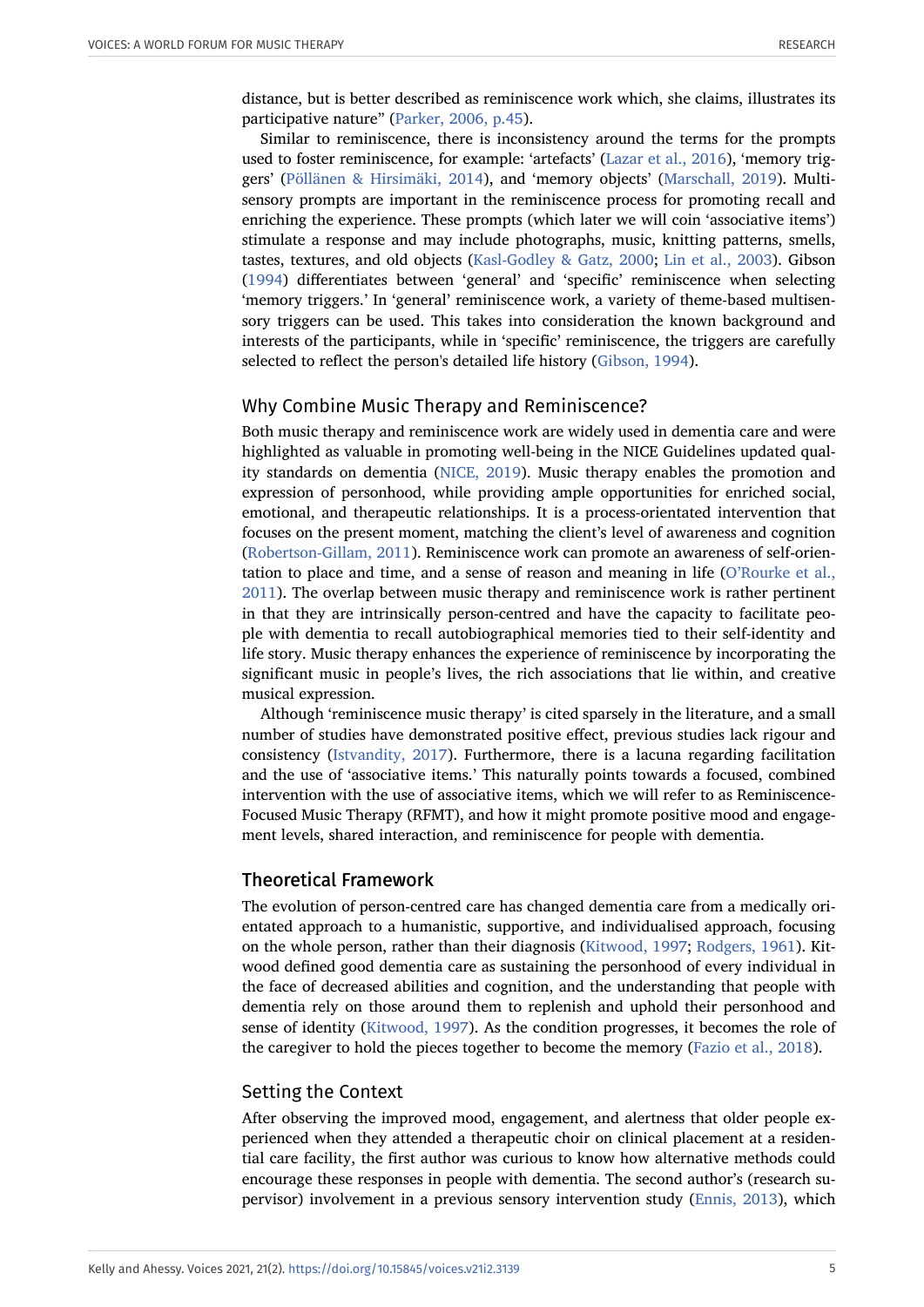promoted increased alertness, positive mood, and engagement for people with dementia, was an influencing factor which informed the current study. A discussion was ignited between the authors on how group music therapy and reminiscence combined with 'associative items' might increase mood and engagement and promote shared interaction. Subsequently, our hypothesis is as follows: The combination of music therapy and reminiscence work with associative items will stimulate the senses with the intention of evoking emotions and triggering related memories.

#### Aims

The aims of this study are follows:

1. To explore if RFMT can temporarily promote positive mood and engagement levels and shared interaction through (a) musical expression, (b) reminiscence, and (c) verbal interaction.

2. To reflect and gain a deeper understanding of the intervention considering the music input, the role of the associative items, and experience of the facilitator.

3. To provide a comprehensive overview of the design and implementation of RFMT.

4. To explore the implications of practice and provide a facilitation guide for music therapists.

# Ethical Considerations

The study was reviewed and approved by the Research Ethics Committee (REC) in the Faculty of Arts, Humanities and Social Sciences at the University of Limerick, Ireland. Initial consent for the research was sought with information provided in an appropriate way to help the participants fully understand the study. It is important that people with dementia are supported and take part in research if they wish to do so [\(Higgins,](#page-22-11) [2013](#page-22-11)). Assent was also received by their next of kin. Maintaining consent can be an issue when working with people with cognitive impairment, due to memory changes, and it may need to be revisited and re-established [\(Dewing, 2007](#page-22-12)). "Provision must be made to repeat consent for each research encounter if necessary" [\(Dewing, 2002,](#page-22-13) [p. 19\)](#page-22-13). The participants have been represented by pseudonyms in this paper, and any identifying information has been excluded to ensure anonymity.

#### Method

This mixed-methods study employed a concurrent transformative design [\(Kroll &](#page-23-13) [Neri, 2009](#page-23-13)) which combined quantitative data using DCM ([Bradford Dementia Group,](#page-20-11) [2005a;](#page-20-11) [2005b](#page-20-12); [Brooker & Surr, 2006\)](#page-21-15) and qualitative data provided through content analysis of a reflective journal [\(Hsieh & Shannon, 2005\)](#page-22-14). Both quantitative and qualitative data were collected simultaneously and integrated during the interpretation phase.

Dementia Care Mapping (DCM) is an observational tool for evaluating and improving the quality of care and well-being of people with dementia [\(Bradford Dementia](#page-20-12) [Group, 2005b;](#page-20-12) [Brooker, 2005](#page-21-16)). Developed by Kitwood and Bredin [\(1992\)](#page-23-14), for almost 30 years it has been used to better understand the lived experience of people with dementia, assist in the delivery of better-quality care, and for service development activities ([Surr et al., 2018](#page-25-11)). Its rationale is that well-being is observable through a range of behaviours such as creative self-expression, reminiscence, engaging in social interaction, leisure activities, sensory stimulation, and self-care. On the other hand, boredom, being unresponded to, or withdrawn, is seen as indicators of 'ill-being' [\(Kirkland et al.,](#page-23-15) [2014](#page-23-15)). "DCM's advantages are that it is standardized, quality controlled, international, responsive to change, multidisciplinary, and has an increasing research base" [\(Brook](#page-21-16)[er, 2005, p. 17\)](#page-21-16). The tool has developed over time with feedback from practitioners and has frequently been used as a research measurement in a broad range of studies ([Brooker, 2005](#page-21-16); [Brooker & Surr, 2006](#page-21-15)). These include: a comparison group with rem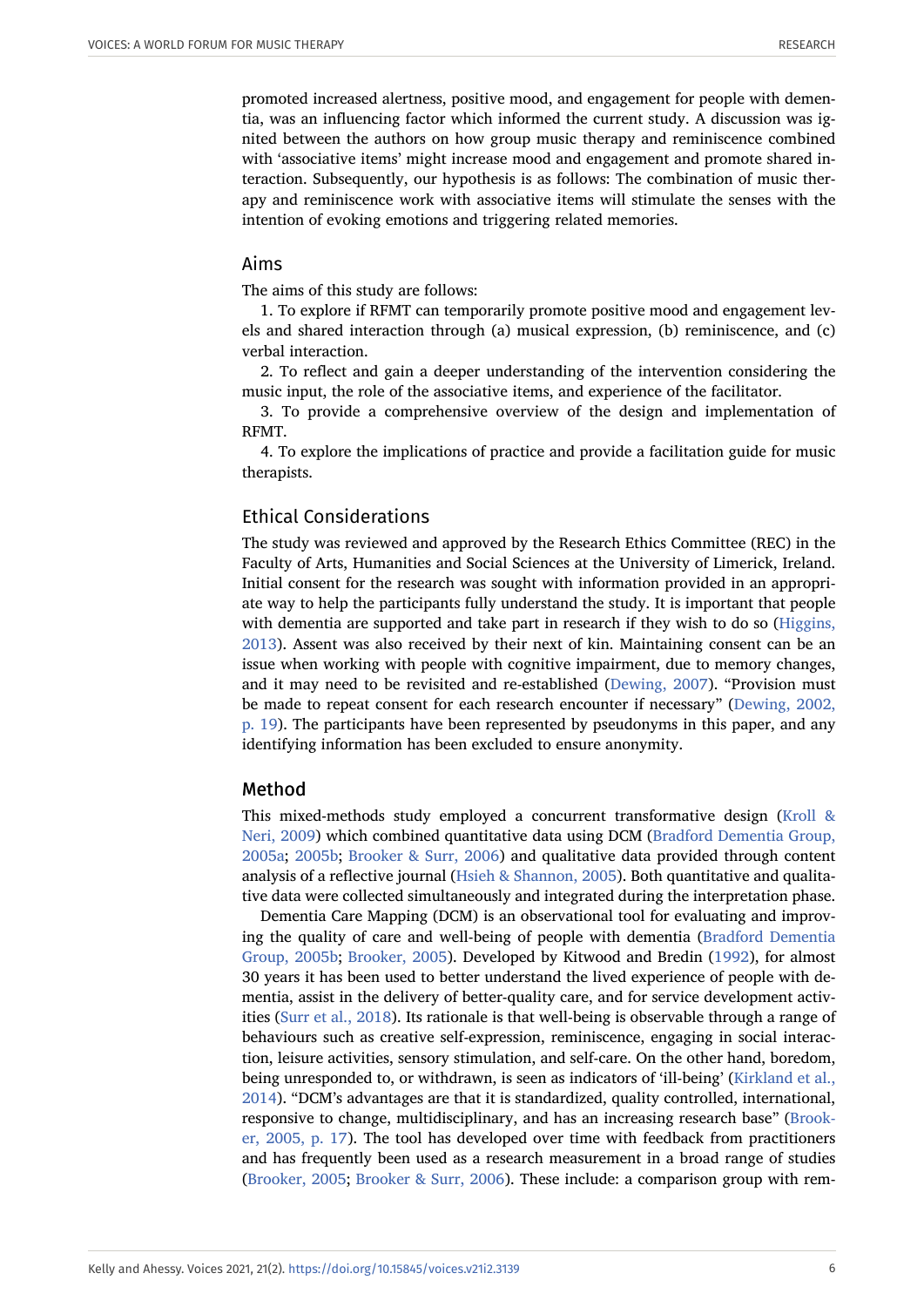iniscence therapy [\(Brooker & Duce, 2000\)](#page-21-17), a music therapy and spiritual care study ([Kirkland et al., 2014\)](#page-23-15) and in individual music therapy interventions ([Hsu et al., 2015](#page-22-1)).

#### Participants

The inclusion criteria of this study required that participants have a diagnosis of moderate Dementia with a score of  $13 > 20$  in the Mini-Mental State Examination [MMSE] ([Folstein et al., 1975\)](#page-22-15). They also were required to score in either the 'planned' or 'exploratory' level of the Pool Activity Level Assessment [PAL] ([Pool, 2012](#page-24-12)). The PAL is a strengths-based tool that assesses a person's cognitive and functional level through everyday activity. These criteria were vital in ensuring that participants had the capacity to engage interpersonally with the researcher and other participants. The facilitator (Author 1) conducted an individual music therapy assessment session with each participant prior to the commencement of the study, to confirm cognitive and functional levels and their capacity to engage and communicate. It also explored the individual's biographical history, preferred music, and significant songs, and was used for rapport-building. The participants of this research study were 5 females in long-term residential care with a diagnosis of moderate dementia with an MMSE of 13 > 20 and a 'planned' or 'exploratory' PAL level.

#### Programme

Five themed sessions were planned for the RFMT programme. Themes and corresponding music and associative items were brainstormed and chosen beforehand. The themes included: Christmas, Spirituality, Autumn, Going to Dances, and Childhood (Table 1). Taking a person-centred approach, the chosen songs considered participants preferred music.

In each of the sessions the same greeting song was used to welcome and orient group members. Similarly, a familiar goodbye song was used to close the session each week. The structure of the session was as follows: (a) verbal conversation, (b) singing of a familiar song, (c) introduction of the associative items, (d) time for interaction with associative items, (e) repeat chorus of familiar song with associative items, and (f) move on to the next song. Four songs and four groups of associative items were chosen for each RFMT session to allow adequate time to interact with each participant and allow sufficient time for responses.

#### Data Collection

The RFMT programme took place between November 2019 and January 2020. It was an exploratory and procedural study with a focus on establishing the methodology; therefore, no control sessions were compared to the RFMT intervention. The first author acted as the facilitator and delivered the RFMT sessions, while the second author acted as an observer and 'mapper' and carried out the Dementia Care Mapping using DCM-8 guidelines [\(Bradford Dementia Group, 2005b\)](#page-20-12).The observer had completed the approved 4-day DCM course, which included an assessment of competence in the use of the tool. He achieved over 70% interrater reliability with a DCM trained colleague, conducted over 50 hours of mapping in residential care, and facilitated mapping for a previous research study [\(Ennis, 2013\)](#page-22-10).

DCM involved the mapper taking observations of a small group of individuals at 5-minute intervals. Behaviours of the group members (talking, self-care, leisure, expression, reminiscing etc.) were systematically coded from a possible list of 24 behaviour code categories (BCC). The behaviours were mutually exclusive; therefore, an individual could only be recorded engaging in one behaviour in any one particular time frame. If multiple behaviours occurred, operational rules prioritise behaviours with greater potential for higher mood and engagement. For example, 'Reminiscence' or 'Expression' takes precedence over passive engagement or being withdrawn. Simultaneously the mapper coded the mood and engagement value (ME). The ME value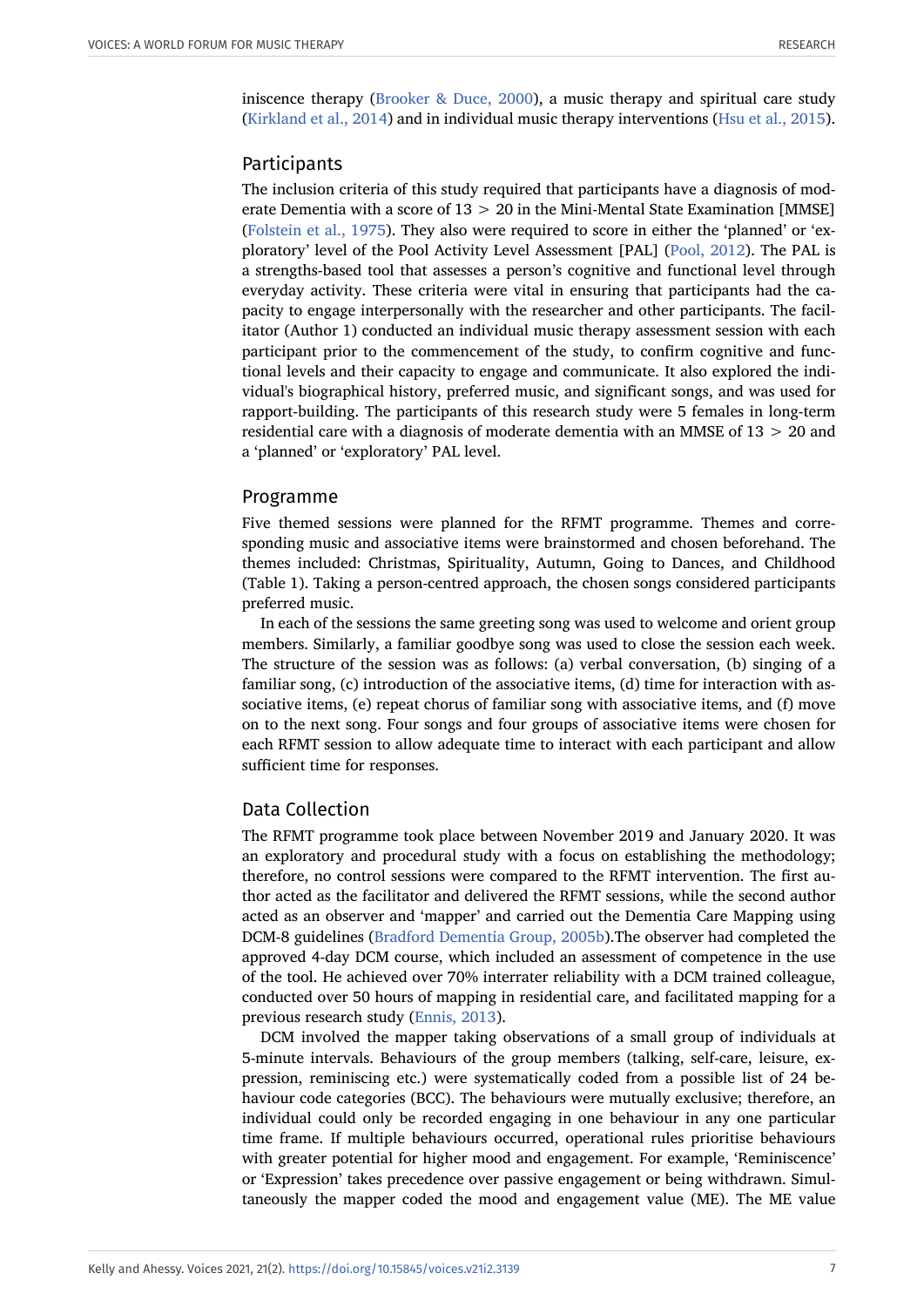#### Table 1

Session themes in the RFMT programme

| <b>THEME</b>    | <b>MUSIC</b>                                                                                                                                        | <b>ASSOCIATIVE ITEMS</b>                                                                                                                                                                    |
|-----------------|-----------------------------------------------------------------------------------------------------------------------------------------------------|---------------------------------------------------------------------------------------------------------------------------------------------------------------------------------------------|
| Autumn          | • Autumn Leaves - Nat King Cole<br>• The Spinning Wheel<br>• Colcannon - Mary Black<br>• The Marino Waltz [instrumental]                            | Leaves, Acorns, Chestnuts, Pinecones,<br>Turf, Caps/Scarves/Gloves, Wool/Yarn &<br>Needles, Playing Cards, Bovril (smell /<br>taste)                                                        |
| Christmas       | • Holy Night<br>• Away in a Manger<br>• Have Yourself a Merry Little<br>Christmas<br>Winter Wonderland                                              | Pinecones, Photographs (Christmas<br>Trees, Crib, Advent wreath), Tinsel, Bells<br>Cinnamon, Mixed Spice, Oranges with<br>Cloves (smell), Christmas Cake (taste)                            |
| Spirituality    | • Amazing Grace<br>• Here I am Lord<br>• Ave Maria                                                                                                  | Rosary Beads, Miraculous Medals<br>Prayer Books/bible, Holy Water<br>Statues/Relics, Frankincense (smell)                                                                                   |
| Going to Dances | • The Galway Shawl - Traditional<br>· Good Looking Woman - Joe Dolan<br>· Candy Store - Dickie Rock<br>• Love me Tender - Elvis Preslev             | Shawl, Handbag, Pearls, Broaches, Mir-<br>ror, Red Lipstick, Old Money, Pho-<br>tographs (Dance Halls in Dublin), Apple<br>Blossom and Lily of the Valley<br>Fragrance, Boot polish (smell) |
| Childhood       | • My Bonnie Lies Over the Ocean<br>• Molly Malone - Traditional<br>• Que Sera Sera – Doris Day<br>• Daisy Daisy<br>• Edelweiss – The Sound of Music | Sand, Seashells, Ocean Drum<br>Photographs (children playing games,<br>the market in Dublin), Sweets (old<br>brands)                                                                        |

assessed the mood/affect and engagement experienced by each person during every 5-minute time frame. Mood was scored on a six-point scale from –5 (great signs of negative mood) to  $+5$  (high positive mood), while engagement was scored from  $-1$  (withdrawn) to  $+5$  (deeply engaged). These scores were then tallied to arrive at the coded ME value. Although individual behaviours and ME values were recorded and reflected upon, they are not presented in this paper due to intermittent attendance.

Contemporaneous field notes taken by the second author recorded responses of the group members to stimuli (musical, visual, kinesthetic, tactile, olfactory, gustatory) and the associative objects. In addition, they captured musical expression, reminiscence, and verbal and non-verbal interactions that occurred between group members and their peers, and between group members and the facilitator. Post session, these notes were cross-referenced against the behavioural codes and ME scores, and further developed with the facilitator to provide comprehensive session summaries.

In the final step of the process, the facilitator completed a reflective journal for each session. This aimed to acknowledge the subjective nature of the researcher's interaction and interpretation of the data, provide a decision-trail within the public domain, and transparency of the processes leading to conclusions being presented [\(Jasper,](#page-22-16) [2005](#page-22-16)).

# Data analysis

The DCM data were imported into a specifically designed excel-based programme, which supports automated generation of individual and aggregate scores and graphs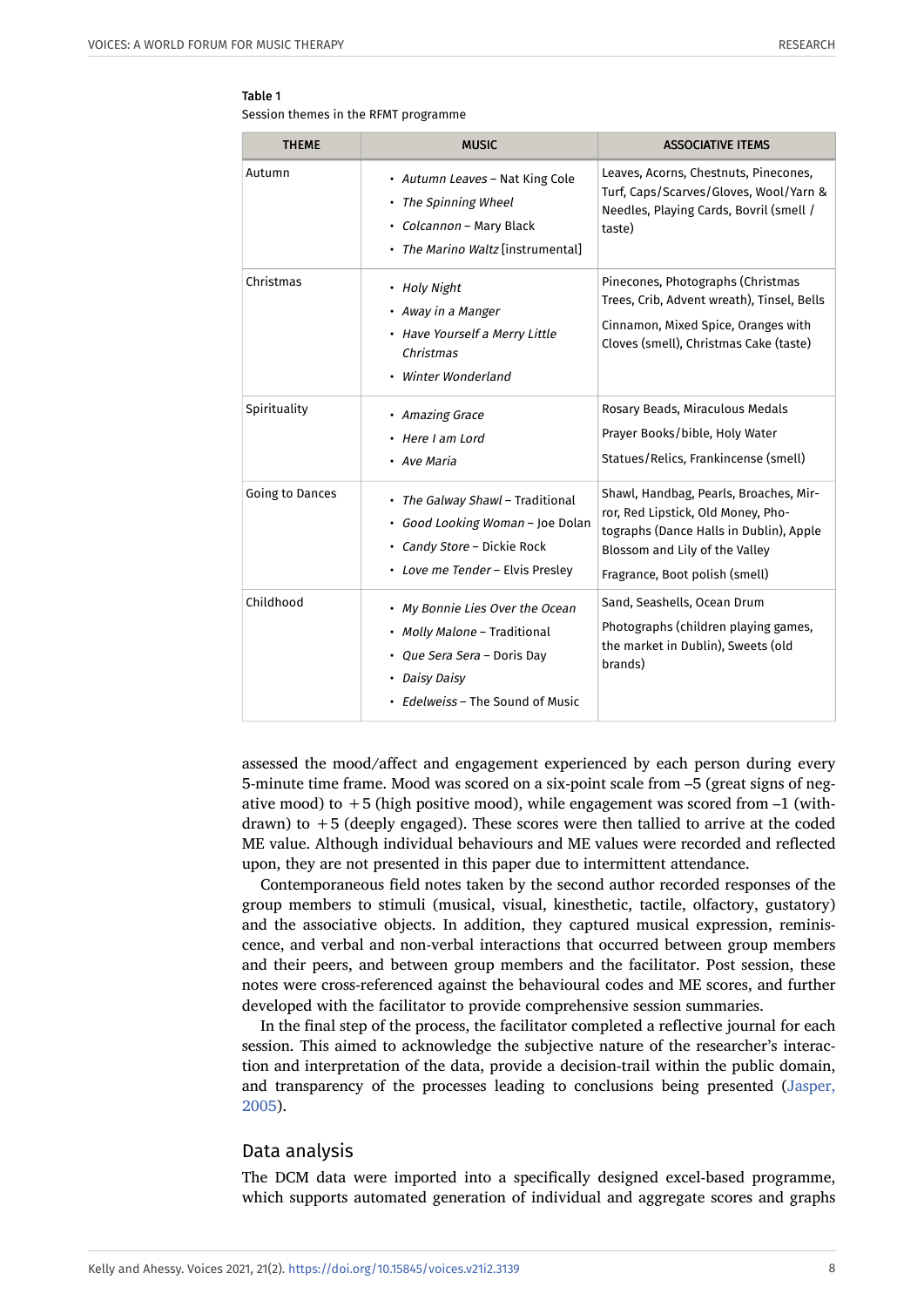#### Table 2

DCM 8 Scale of ME Values ([Bradford Dementia Group, 2005b](#page-20-12))

| Mood                                                            | <b>ME</b><br>Value | <b>Engagement</b>                                                      |
|-----------------------------------------------------------------|--------------------|------------------------------------------------------------------------|
| High positive mood. Very happy, cheerful.                       |                    | Very absorbed, deeply engaged/en-<br>grossed                           |
| Considerable positive mood.                                     |                    | Considerable engagement                                                |
| Content, happy, relaxed,                                        |                    | Concentrating but distractible.                                        |
| Neutral. Absence of overt signs of positive or negative<br>mood |                    | Brief or intermittent engagement.<br>Alert and focused on surroundings |
| Small signs of negative mood.                                   | $-1$               | Withdrawn and out of contact                                           |
| Considerable signs of negative mood.                            | $-3$               |                                                                        |
| Very distressed. Great signs of negative mood.                  | $-5$               |                                                                        |

for reporting [\(Bradford Dementia Group, 2005b\)](#page-20-12). Data from the session summaries was analysed with the intention of identifying moments of (a) musical expression, (b) reminiscence, and (c) verbal interaction. These session summaries were cross-referenced with the DCM coding and later colour coded and compared with the qualitative data.

Qualitative content analysis ([Hsieh & Shannon, 2005](#page-22-14)) was used to analyse the data from the facilitator's reflective journal. This involved a systematic classification process of coding and identifying themes or patterns from the text data. To avoid preconceived categories, the analytical process followed four main stages: reading data thoroughly, rereading and deriving code from the text, making notes of impressions, thoughts and initial analysis, and categorisation of codes based on relationships/links ([Hsieh & Shannon, 2005\)](#page-22-14). To avoid potential bias, the data were additionally reviewed by the second author for congruence between data, codes, and themes.

#### Results

The quantitative data (DCM and session summaries) will be integrated and presented alongside the related qualitative data from the reflective journal. The combined ME scores and the combined behaviour code categories will firstly be presented. These scores are totalled together (i.e. all participants scores from all five sessions were added together) to provide a comprehensive overview of the mood and engagement levels and behaviours observed. Analysis of the DCM revealed that RFMT with associative items for people with dementia was highly effective in promoting positive mood and engagement levels. Across the combined sessions, participants were observed to be in considerable positive mood  $(+3)$  51.6% of the time and in high positive mood (+5) 38.2% of the time. Shared interaction through musical expression was observed 53.2% of the time, reminiscence for 23% of the time, while verbal interaction was observed 34% of the time.

Similarly, the qualitative content analysis of the music therapist's reflective journal generated four themes which included (a) the role of music in the session, (b) reminiscence and the role of the associative items, (c) verbal interaction, and (d) facilitation. The first three themes relate directly to the variables examined in the DCM: (a) musical expression, (b) reminiscence, and (c) verbal interaction, and therefore they will be presented alongside one another.

#### Dementia Care Mapping

#### Combined Mood & Engagement (ME) Levels

RFMT had a positive effect on mood and engagement levels. The ME scores of all participants were combined to give an average score across the five sessions and are pre-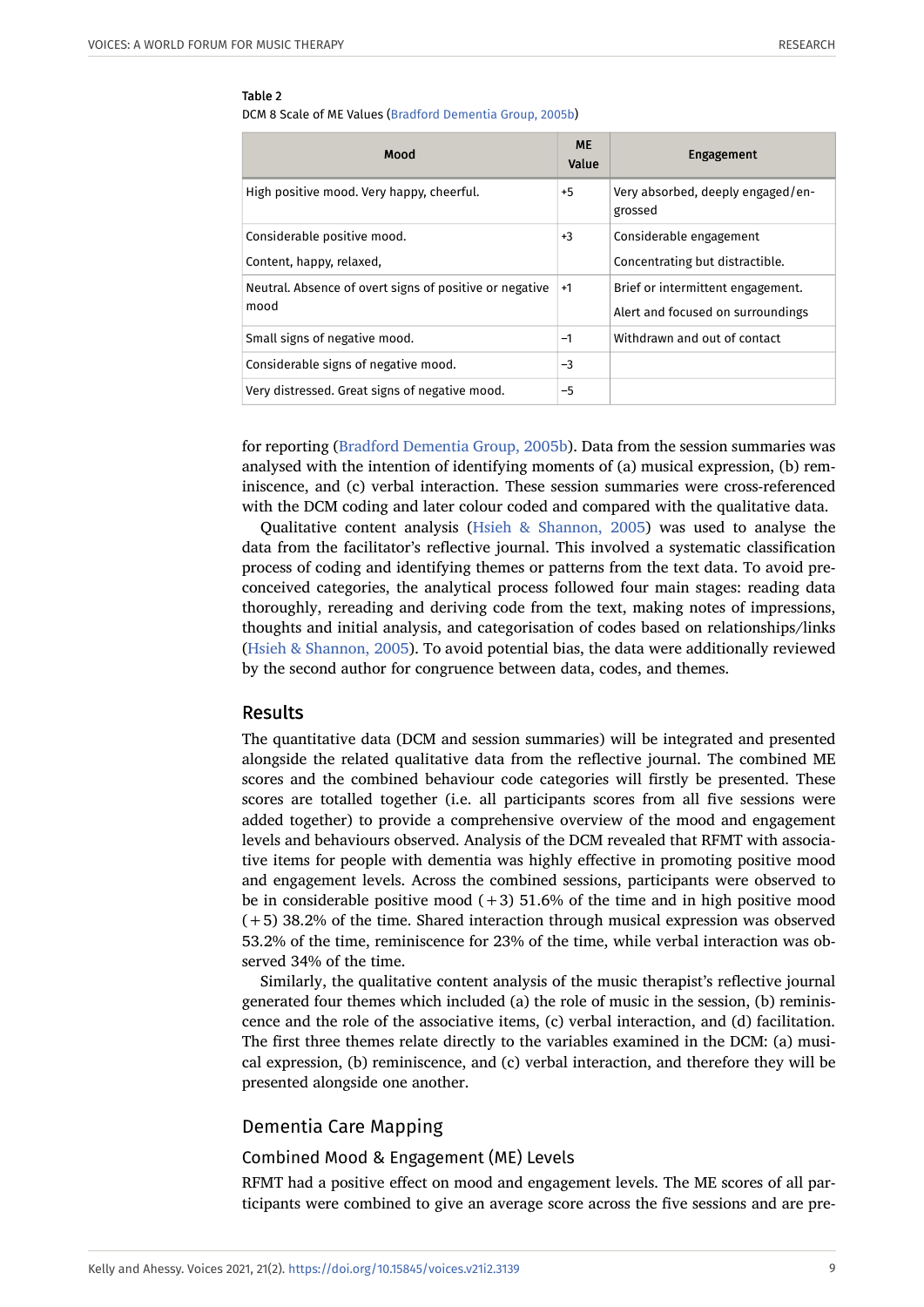



sented in Figure 1 below. For over half of the time (51.6%), participants were observed to be in considerable positive mood and engagement  $(+3)$ , and for more than onethird of the time (38.2%) were found to be in high positive mood and engagement  $(+5)$ . Participants were observed to be in a neutral mood (neither positive nor negative) for just over 10% of the time. No negative mood and engagement scores were recorded throughout the study. Considerable positive mood and engagement (+3) and high positive mood and engagement  $(+5)$  were high across all sessions. When combined the range was from 77% to 98% with a mean of 89.6% and a median of 93%.

The session that resulted in the highest combined ME was 'Childhood', where participants spent 55% of the time in high positive mood and engagement (+5) and 43% in considerable positive mood and engagement. This was followed by 'Christmas' where participants spent 56% of the time in high positive mood and engagement and 41% in considerable positive mood and engagement  $(+3)$ . It is notable that the 'Childhood' session was also the session which resulted in the highest level of reminiscence. The session with the most observed neutral behaviour was 'Autumn'. The ME scores across all 5 sessions are presented in Figure 2.

#### Combined Behaviours Observed

Participants engaged in a range of behaviours and 10/24 of the possible behaviours code categories [BCC] were observed. The aggregate percentages of these behaviours across the five RFMT sessions were calculated and are presented in Figure 3 below.

Expression (E) was the most frequent behaviour observed 53.2% of the time. For almost one-quarter of the time (23%) participants were engaged in reminiscence (G) and for 11% of the time they were engaged in verbal interaction ('Articulation' - A). It is imperative to note that verbal interaction occurred more frequently than 11%, especially during and combined with other behaviours. However, according to DCM Protocol, verbal interaction is only explicitly coded when no other active behaviour is present.

In following DCM coding protocol, the behaviour that occurs most frequently in a 5-minute segment is the one that is coded. For this reason, many behaviours that were observed throughout the session were noted but did not appear in the data. These behaviours often occurred in combination with other more prevalent behaviours such as reminiscence or verbal interaction. 'Sensory Exploration' (T) was minimally coded in 3 sessions for an average of 4.3% of the time. 'Engaging with Objects' (O) coded for 0.6% of the time. While participants frequently engaged with associative items and objects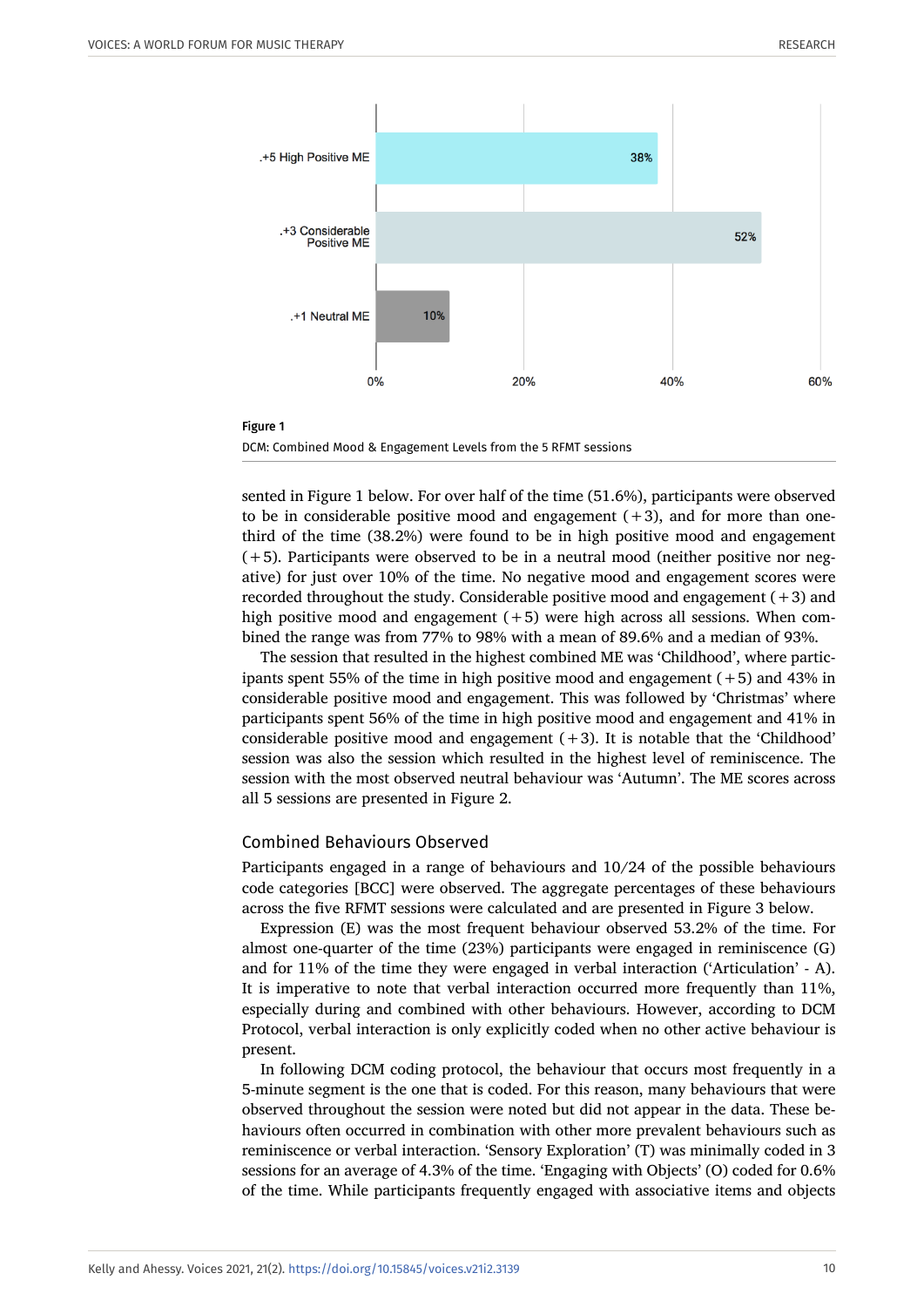







in all sessions, they were often passed from participant to participant, while the group engaged in related discussion or resulting reminiscence. 'Leisure' (L) was coded once in the 'Autumn' themed session (0.4%) when a group member began knitting when yarn and needles were presented as an associative item. 'Intellectual' or engaging in cognitive tasks (I) was only coded in the 'Christmas' themed session (8%) when a group member tried to recite 'The Christmas Alphabet' from memory and another member recalled the ingredients used to make a Christmas cake. Although not coded, it was also recorded when group members attempted to remember and explain the rules of a childhood game in the 'Childhood' session.

## Musical Expression & the Role of the Music

DCM revealed that participants were frequently engaged in musical expression and engaged in this behaviour up to 67% of the time during a single session (Figure 4). This took many forms: singing a familiar song, movement to music, body percussion, recit-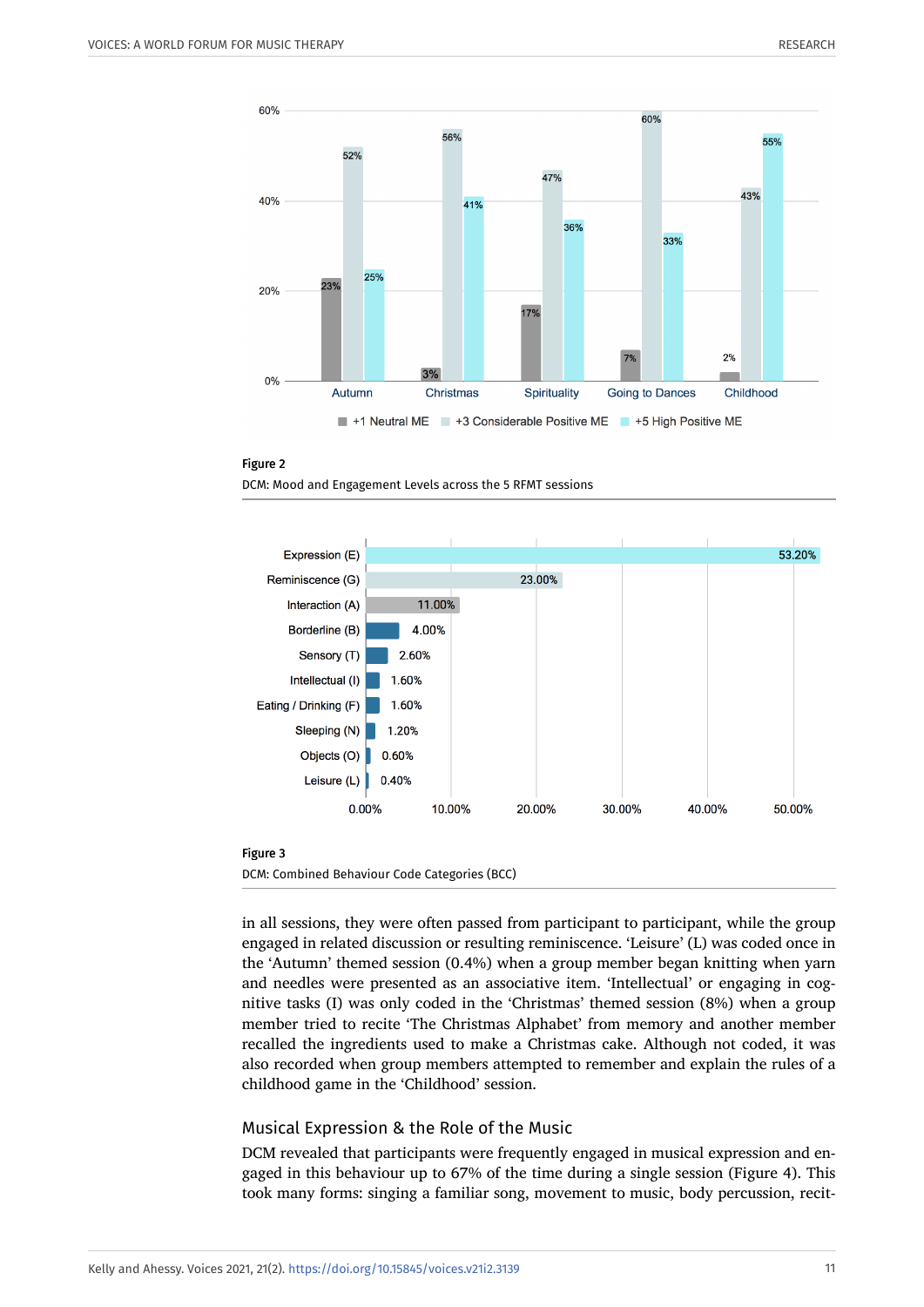



ing poetry, or acting. The session resulting in the highest percentage of expression was 'Childhood' (67%) which also resulted in the highest percentage of high positive mood and engagement (55%).

A significant moment recorded in the facilitator's reflective journal was when all group members sang along to *'My Bonnie Lies Over the Ocean'* and effortlessly sang each other's name when the therapist changed the word 'Bonnie' to the names of the group members around the table. There were also numerous occasions during this session when a group member spontaneously began to sing different songs including *'The Power of Love'* and *'Don't Dilly Dally.'* High levels of expression were also observed in the 'Spirituality' themed session (61%) and the 'Going to Dances' session (51%), where group members initiated and sang numerous hymns and songs together.

Music played a supportive role in the sessions, acting as an anchor during periods of disorientation. Furthermore, it stimulated shared interaction and group cohesion. It was also noted that the music changed the energy and engagement levels of the group members.

"All group members gazed into the distance and sat in silence while I gathered my guitar and got ready to start the session… Once I began to pluck the chords on the guitar in an upbeat, syncopated rhythm, the energy in the room began to lift while the group members tapped along with their hands or fingers. All members smiled and sang 'hello' on the musical cue". (Reflective Journal)

The music stimulated group members' cognition. This was clearly highlighted in the 'Childhood' themed session when singing *'My Bonnie Lies Over the Ocean.'*

"It was interesting to note that all members of the group sang each other's names effortlessly as the music therapist changed the word Bonnie to the name of each group member. When finished the first verse, they waited until the music therapist sang the name of the person in the first line and then sang their name thereafter until the next verse". (Reflective Journal)

Additionally, the music facilitated and supported verbal interaction, particularly in the opening 'Hello Song.' One example of this was in the 'Childhood' themed session during the opening song as the music therapist musically welcomed each group member sitting around the table: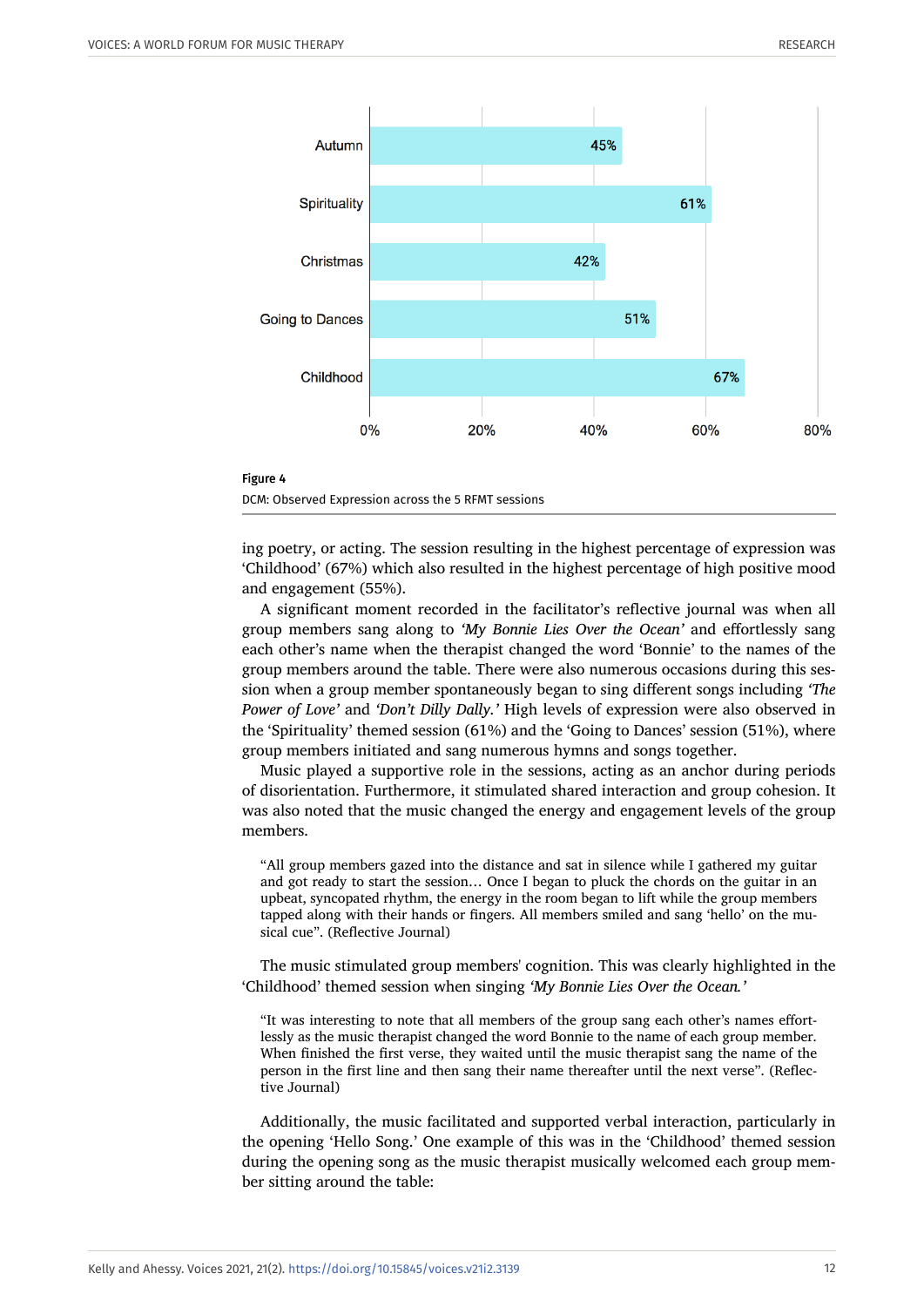"J turned to her left and looked at L saying, "what's your name?". L responded, "L. What's your name?". When J responded, L replied "lovely". The music supported this interaction, holding the space until the conversation had finished to move on to singing hello to both members". (Session Summaries)

#### Reminiscence & the Role of the Associative Items

Reminiscence was prevalent in all five RFMT sessions. DCM revealed it occurred 32% in the 'Childhood' themed session, 29% 'Going to Dances,' 22% 'Christmas, 20%' 'Autumn', and 14% in the 'Spirituality' themed session. Across the five sessions, much of the reminiscence shared was from childhood, adolescence and younger years with happy memories of playing games on the street or dancing with a boyfriend, early working days, as well as more difficult memories of being disciplined in school or a family bereavement. Some examples of verbal reminiscence captured in the session summaries are provided in Table 3.

Notes from the reflective journal suggested that the session theme, chosen music, and associative items elicited individual memories for each participant, and sometimes reminiscence was not directly linked to the session theme. For example, during the 'Spirituality' session, group member J disclosed that her brother had passed away.

J – "I had a brother. He was only 47 when he died. Smoking killed him" (Session Summary)

The theme of 'reminiscence and the role of associative items' that emerged from the reflective journal analysis identified a number of considerations. Reminiscence versus procedural memory emerged in reference to the session based on the theme of 'Spirituality', when some members began reciting prayers. In some instances, reminiscence also prompted self-expression, as presented in the example below. L spontaneously initiated a hymn upon listening to S speak about heaven and all participants joined in.

S [talking]: "You're in heaven when you sing them. You come out in heaven. It's lovely when they are all singing together...when you're in the church and they are praying and singing, you're in heaven"

L [singing]: "Oh queen of heaven, the ocean star…" (Session Summary)

The function of the associative items varied between group members and each session. In Session A (Autumn), the associative items encouraged spontaneous self-expression. Both the associative items and the music were connected by the overarching theme of the session.

"L explored the pinecones and conkers before picking up a leaf and beginning to sing the chorus of 'Autumn Leaves' again while holding out the leaf in her hand." (Reflective journal)

The associative items encouraged conversation among the group members and with the facilitator. For example, in the 'Childhood' themed session while looking at photographs together, the group members engaged in verbal conversation which also encouraged reality orientation and reminiscence.

"The photos (visual prompts) provided reality orientation for the group. S asked, 'is that Moore Street?'. B commented 'ah, that brings back memories', while R commented 'I wonder are the people in that photo still alive?'" (Reflective journal)

Although the emphasis of the RFMT sessions was to elicit memories from the past and shared interaction, sometimes engagement with the associative items orientated the group members to the present moment, perhaps providing a focus. Some examples of this are presented below:

[Looking at shawls and jewellery]: "That's my favourite"

[Holding robin decoration in her hand]: "Aww isn't he gorgeous"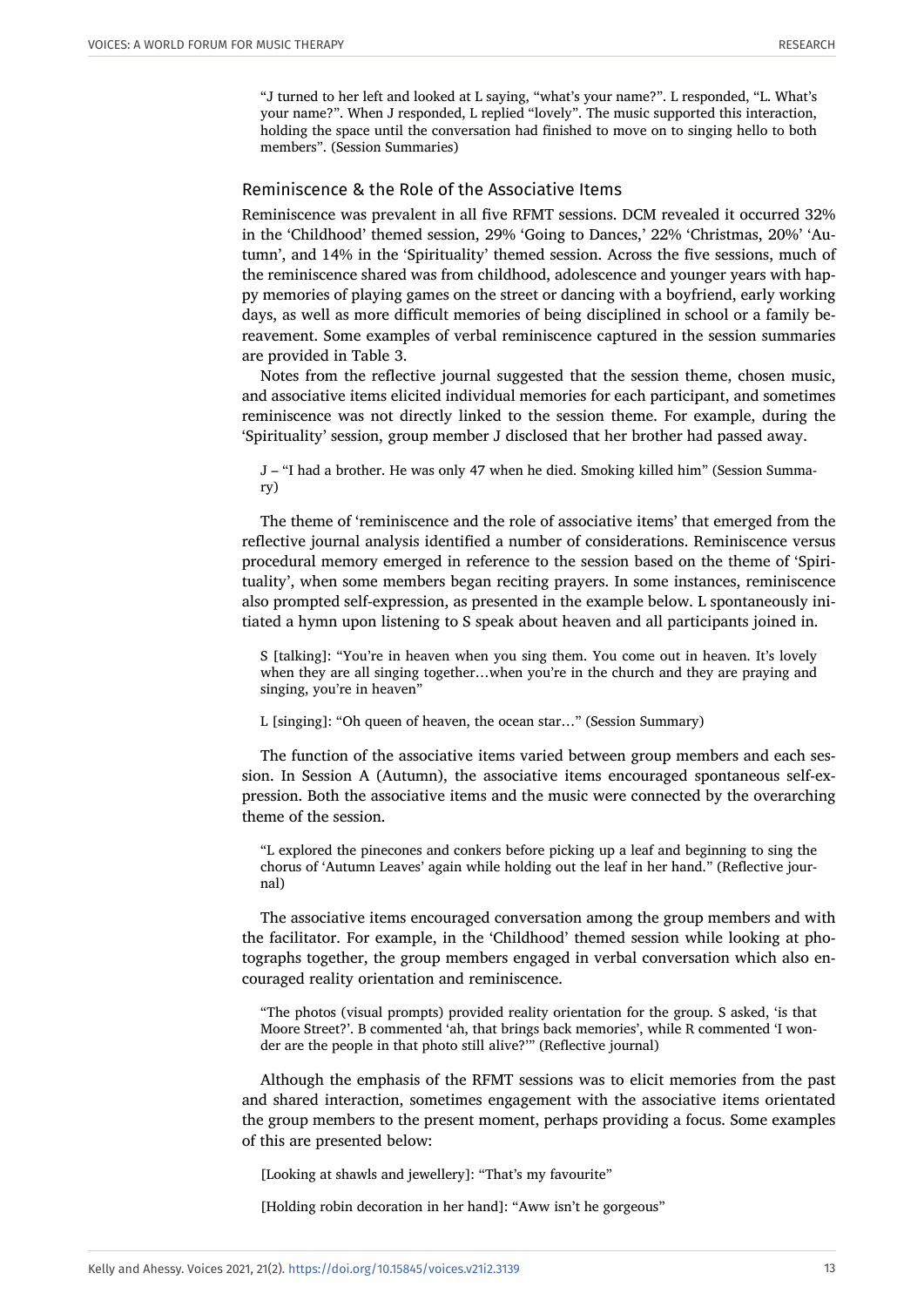#### Table 3

Examples of Verbal Reminiscence from the 5 RFMT sessions

| <b>Theme</b>       | <b>Examples of Verbal Reminiscence (Session Summaries)</b>                                                                                                                                                 |
|--------------------|------------------------------------------------------------------------------------------------------------------------------------------------------------------------------------------------------------|
| Autumn             | [Talking about colcannon] "There would be money in a piece of paper - three pence - you<br>could be a millionaire" - L                                                                                     |
|                    | [Holding turf] "This part would go red and you would put it on top of coal we used to sing<br>songs around the fire, practice hymns for mass" - L                                                          |
|                    | "They were hard times. The church was very strict" - B                                                                                                                                                     |
| Christmas          | "My mam died Christmas Evevery bad time for usShe is four years dead. It brings me<br>back every yearshe was always there for us, cooking food - looking after us" - R                                     |
|                    | "I really wanted a pair of skates. I was black and blue after it" - S                                                                                                                                      |
|                    | "You'd get your present from Santa and you'd be dying to open it on the street, and you'd<br>get a wallop on the arm" - R                                                                                  |
|                    | Spirituality   [After singing] "We always sang that in the Holy Faith Convent. The hymns were lovely.<br>Everyone came to hear them" - L                                                                   |
|                    | "I remember singing that as a child. I went to the Rosary School I learned to read and<br>write when I left school. I was hopeless at school" - S                                                          |
|                    | [Talking about school] "I wasn't much better. We used to get murdered. If you missed six<br>words, you got six stitches a clatter from the nuns. My mother would say ,'you must have<br>deserved it."" - L |
|                    | [Talking about Communion Day] "Everyone was in white. We were all like little brides. White<br>shoes, white dresses - we were all beautiful that day" - S                                                  |
|                    | [In response] "I was in bed sick that day" - J                                                                                                                                                             |
|                    | "That was really nice that she knew all of the words They were really nice times when we<br>all sang together" - B                                                                                         |
| Going to<br>Dances | "You thought you were gorgeous. You'd have your nice top and skirt on. You'd look rich and<br>be looking for a fella with a car to leave ya home" - S                                                      |
|                    | "You'd hear it [the song] if you went to a dance. They used to have ceilis in one place and<br>waltzes in another. It was two and six pence to go to the dance. It was a lot back then" - B                |
|                    | [Arms wrapped around herself] "Awwdancing around in a fella's arms!" - S                                                                                                                                   |
|                    | "I used to watch him [her husband]. He was a grand dancer" - L                                                                                                                                             |
|                    | [Touching jewellery] "My mother never liked pearls. She said, pearls were for tears." - B                                                                                                                  |
|                    | [After a familiar romantic song] "I loved men. I loved going on holidays with them. But I<br>didn't want to look after them." $- S$                                                                        |
|                    | "I met my husband at the Olympic, don't know where he is nowGone with the wind." - J                                                                                                                       |
|                    | "You were working all your life until you retired. Two holidays a year and look where we end<br>up. We can't run anymore." $- S$                                                                           |
| Childhood          | [Talking about going to the beach] "The weather used to always be fine. Whether or not<br>that's true or it's just in my head now" - R                                                                     |
|                    | "You'd do your lips red [with sweets] because ye couldn't afford lipstick" - S                                                                                                                             |
|                    | "God be with the days. This really brings back our childhoods" - B                                                                                                                                         |
|                    | "We used to go to the Arcade on Henry StreetYou could get a record for thrupence. They<br>entertained us and we entertained them" - L                                                                      |
|                    | "We used to make a necklacewe used to make a hole in the shell. I'd ask my dad to tie it,<br>he'd say 'not again!'" - R                                                                                    |

[Looking at advent wreath in photograph]: "They are Christmas candles I think"

[Flicking pages of prayer book]: "This must be really old."(Session Summaries)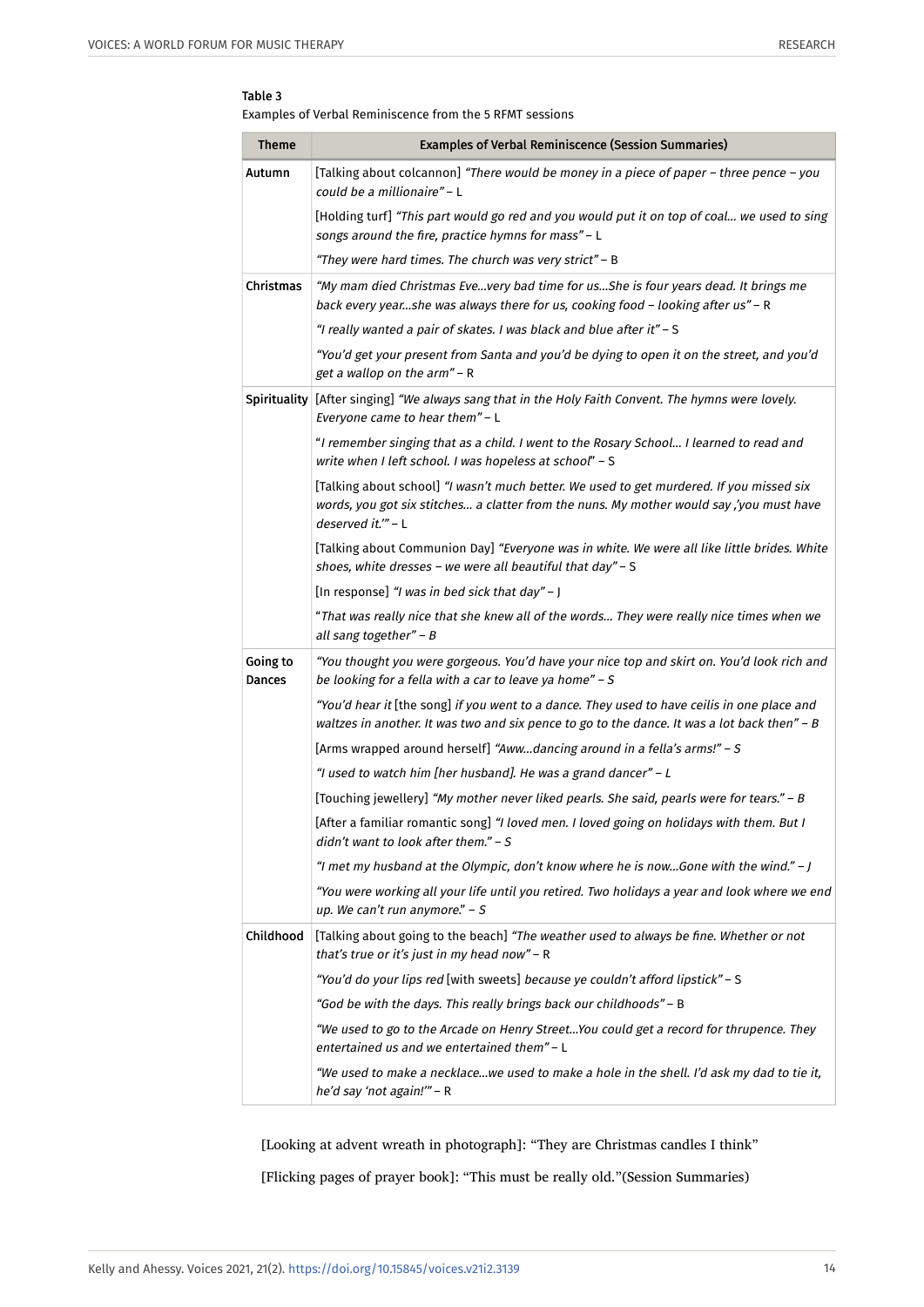



However, the role and the significance of the associative items was not always clear. In the 'Spirituality' session, the impact of rosary beads and prayer books] was questioned by the music therapist.

"The first thing that came to my mind was the fact that the associative items in this session seemed insignificant and I wondered if they had any impact on the music therapy session. Of course, the group members interacted with the items through touch, but they did not lead to large amounts of communication or interaction with other group members or the therapist".(Reflective journal)

#### Verbal interaction

Verbal interaction was defined through DCM as verbally engaging with peers and the facilitator but did not include reminiscence. The mean verbal interaction levels ('Articulation' – A) across the five sessions was  $11\%$  and in individual sessions were: 'Autumn' (22%), 'Christmas' (14%), 'Going to Dances' (11%), and 'Spirituality' (8%). The 'Autumn' session contained more verbal interaction, perhaps due to much of the discussion being based in the present and because there was less musical expression than other sessions. When verbal interaction and reminiscence were combined the levels increased to: 'Autumn' (42%), 'Going to Dances' (40%), 'Christmas' (36%), 'Childhood' (32%), and 'Spirituality' (22%) (Figure 4). The mean verbal interaction including reminiscence across the 5 sessions was 34%.

Verbal interaction provided orientation to time and was cognitively stimulating for some members of the group. For others, the more 'verbal-heavy' parts of sessions sometimes caused participants to become overstimulated or disorientated, depending on how they presented that day.

"When discussing the rhymes that they used to sing when playing games such as skipping or hopscotch, all members remembered the rhyme Old King Cole. I had researched some rhymes online and asked them whether they knew the one about their birth month. They looked confused when I said the rhyme but when I asked them when their birthdays were, all members could tell me what month they were born in". (Reflective journal)

Verbal interaction was generally promoted by the facilitator asking questions around the subject theme. However, there were numerous occasions where verbal contribution and interaction was initiated without any input from the facilitator. Verbal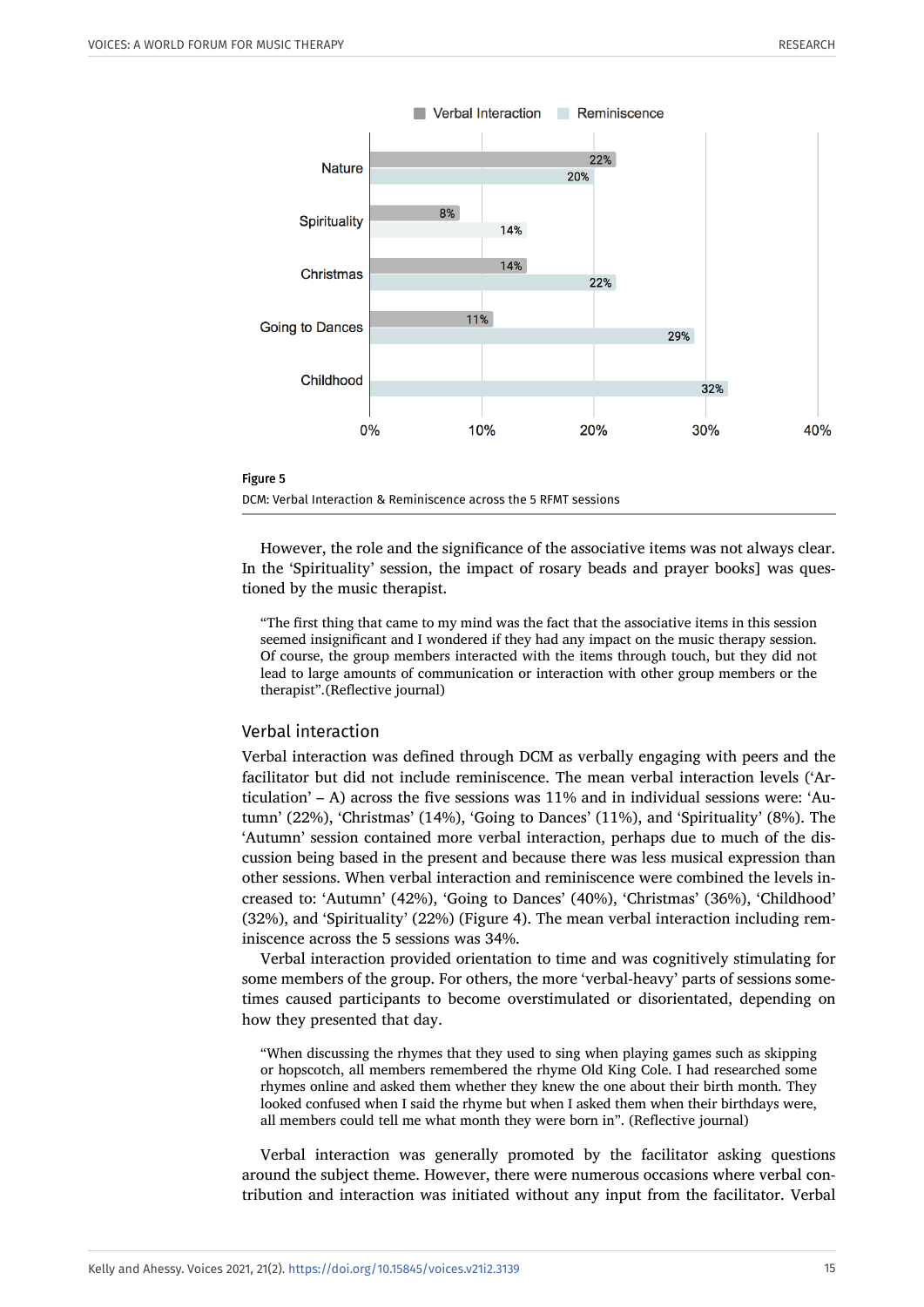interaction between the group members was generally supportive and encouraging as well as sometimes humorous.

S: "We could stay out late. My mammy died when I was a kid so there was no one to hold  $11s$  in"

B [sympathetically]: "Ahh … I'm sure you missed her"

S: "She was wonderful"

S [looking at photos]: "Ah…the swing on the lamp. I loved that"

R [sarcastically]: "I'm sure you did!"

S [Rosary beads get stuck around J's head]: "Look! You've got a halo!" [all members laugh together] (Session summary)

On several occasions, verbal interaction facilitated the group members to express their feelings and discuss difficult topics. However, periods of negative emotions were short-lived.

S [talking to facilitator]: "You were working all your life until you retired….two holidays a year and now look at where we end up. We can't run anymore" (Session summary)

#### Facilitation

Numerous questions regarding the facilitation of the sessions were raised by the music therapist in the reflective journal. Sometimes the sessions were client-led, and the facilitator questioned her own role, especially when unknown song material was brought to the group by the group members.

"I even at times looked around the room and wondered whether I was leading this session as the therapist. What was my role in this session? Was it okay that I did not know the song that they were singing together?"(Reflective journal)

# **Discussion**

#### Mood & Engagement Levels

RFMT was highly effective in promoting positive mood and engagement levels  $(+3)$ 51.6%, +5 = 38.2%), and no negative scores were recorded. Qualitative data from the reflective journal and session summary notes supported and illuminated the DCM findings. The mood of the group members, although remaining positive, was changeable throughout the sessions. Sometimes group members were more reflective and sombre, especially during the 'Spirituality' session when discussing difficult memories or the loss of a loved one. However, negative feelings were short-lived, as the music or associative items redirected the conversation. On other occasions, the mood was playful as group members interacted with associative items or danced in their chair to a familiar song. The wide range of moods recorded is reflective of the flexible nature of the RFMT sessions, which were client-led and person-centred.

Group members remained actively engaged in the RFMT sessions through singing, reminiscence, verbal conversation, and interaction with the associative items. The act of group singing kept the group members highly engaged and alert, as well as promoting a positive mood. On several occasions during reminiscence and verbal interaction, some group members became overstimulated. This led to periods of disorientation or disengagement with the activity. Song is known to be a modality of connection, even as we live with the changing constellations of cognitive impairment [\(Parmar & Puwar,](#page-24-13) [2019](#page-24-13)). In the RFMT session, the music acted as an anchor and successfully re-engaged and reoriented group members to the present moment.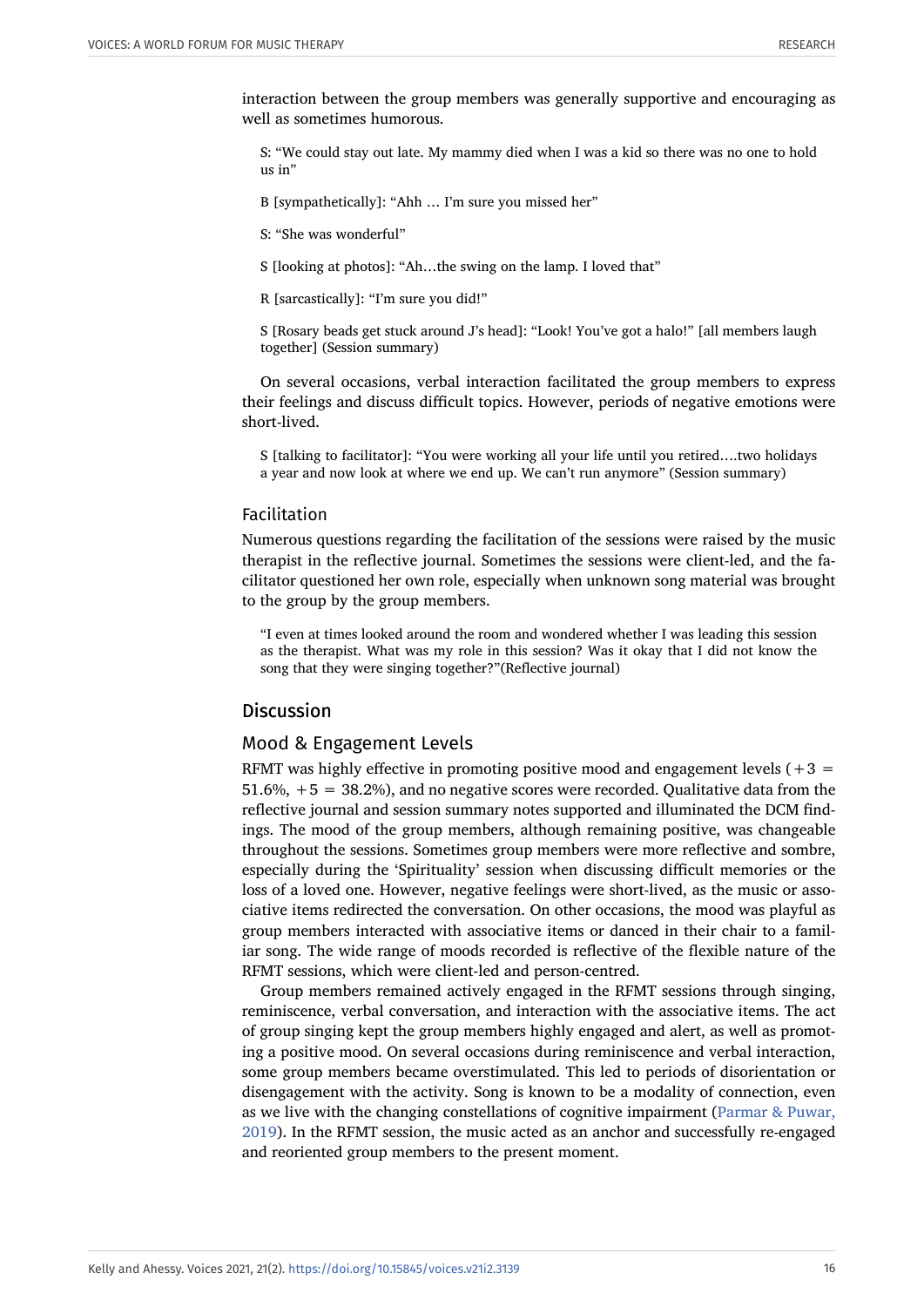# The Role of the Music

When designing the sessions for this study, songs were chosen by the authors based on group members' preferred music. However, group members often spontaneously contributed songs from their past that were prompted by the theme of the session or the associative items. For some members of the group different songs evoked personal associations. Tomaino ([2002](#page-25-2)) stated that people have memories not only of the details of a song (e.g., melody or lyrics), but also of the memories and rich associations related to the song. This occurred in the 'Childhood' themed session when one group member reminisced about how her childhood friend disliked the song *'Molly Malone'*:

"I had a friend called Molly and she hated me singing that song!" (Session Summary)

Similarly, another group member spontaneously sang *'The Power of Love'* during the 'Childhood' themed session, conforming to the well-known phenomenon of the 'reminiscence-bump' (Baird et al., 2018). The member in question had rich associations with the song and she recounted that she performed the song live on the radio when she was younger. Studies have demonstrated that music can trigger autobiographical memories with emotional content [\(Cady et al., 2008;](#page-21-18) [Clements-Cortes & Bartel, 2018;](#page-21-6) [Tomaino, 2002\)](#page-25-2), and a person's memories of music are closely linked to their identity and life story [\(DeNora, 2000;](#page-22-17) [Istvandity, 2014a](#page-22-18)). Each individual has their own unique 'songprint' which is the repertoire of significant songs or music we each carry, influenced by our culture, age, and personality [\(Vander, 1996\)](#page-25-12). This was evident in this study as group members spoke of memories associated with songs from their earlier days.

The act of group singing provided a sense of togetherness and group cohesion. In contrast to turn-taking social activities such as talking or reminiscing, music can be facilitated with everyone simultaneously expressing themselves, while every individual is still heard [\(Brancatisano & Thompson, 2020\)](#page-21-19). When working with people with dementia, singing is one of the most powerful ways to engage and build a connection with others ([Tamplin & Clark, 2020\)](#page-25-6). Music can bring people with dementia back into the social space and enables them to be responsive to others, to meaningfully participate, and "to restore their status as socially recognizable actors" [\(Matthews, 2015, p.](#page-23-6) [575\)](#page-23-6). The music acted as a supportive framework holding the therapeutic space, while the act of group singing was mindful and connected the members through a positive social experience and shared memories.

# Reminiscence and the Role of the Associative Items

A multitude of associative items were used throughout this study, incorporating auditory, visual, tactile, olfactory, and gustatory stimuli to elicit memories and encourage musical expression, reminiscence, and verbal interaction. As no standardised protocol for choosing associative items existed, the authors brainstormed and consulted with other colleagues in relation to the selection of associative items. This exploratory study informed the authors of the responses that certain items elicited and their appropriateness in this context. Certain associative items had sensory appeal, such as the fragrance of perfume, the texture of sand and seashells, and touching pearls and fabrics. However, ultimately the function of the associative items was not to directly engage the senses but to elicit memory and encourage shared interaction. This perhaps suggests why sensory stimulation (T) was only recorded for 2.6% of the overall time during this study while reminiscence was recorded for 23%.

While the associative items predominately encouraged reminiscence, they fostered verbal interaction and some members used detailed language to describe them. They also stimulated cognition, and participants attempted to recall childhood game rules, recipes, and the structure of the rosary. These can be referred to as procedural memory, the ability to unconsciously recall information we learn by rote, such as tying one's shoe, playing an instrument, singing a song, and praying and are often enduring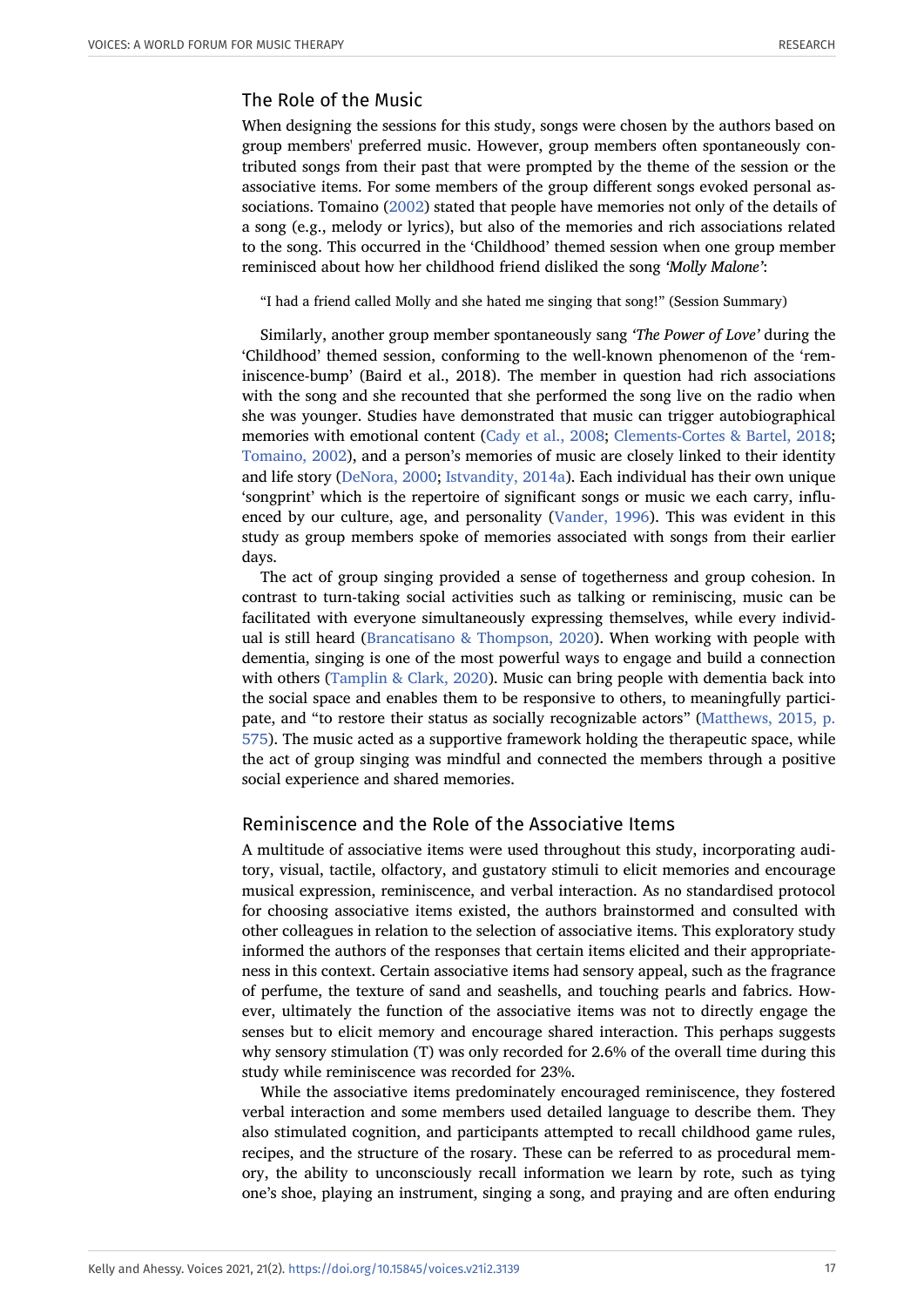skills in people with dementia (Klimkowicz-Mrowiec et al., 2008; Poldrack & Gabrieli*,* 1997).

Furthermore, some of the associative items [photographs] supported reality orientation and acknowledgement of present circumstances and feelings:

"I met my husband at the Olympic, don't know where he is now…Gone with the wind."

"You were working all your life until you retired. Two holidays a year and look where we end up. We can't run anymore." (Session Summaries)

The incorporation of overarching themes in this intervention aimed to provide a platform for musical expression, reminiscence and verbal interaction. Although reminiscence often occurred organically upon presentation of the session theme, different memories were elicited for each group member, some of which were related to a song or an associative item.

RFMT allowed group members to socially interact and share stories from their past, which were stimulated by the chosen music and associative items. The supportive social environment of the music therapy space enabled group members to communicate both musically, gesturally and verbally, maintain social relationships with their peers, and be included in a group activity despite their dementia. The small group size was invaluable in allowing members to mutually support and comfort one another while reminiscing [\(Bright, 1997a,](#page-21-3) [1997b\)](#page-21-4). RFMT encouraged group members to engage in reminiscence with their peers and the music therapist. The arts are particularly appropriate for people with dementia because they give a lot of scope for non-verbal communication, emotional expression, opportunities for creativity, and to sit back and enjoy the humour and originality of other participants [\(Schweitzer, 2011\)](#page-25-9).

#### Connecting with Spirituality

Spirituality was experienced in the sessions, through musical expression, prompted by the associative items and supported by reminiscence. Experiencing spirituality can give people the ability to look for meaning and purpose in life, instill hope and growth, and provide an inner force to go beyond one's personal circumstances [\(Parker, 2007;](#page-24-14) [Speck, 2005\)](#page-25-13). Furthermore, it has been shown to increase well-being and reduce loneliness and low mood ([Toivonen et al., 2017\)](#page-25-14). Spirituality is integral to working with people with dementia and has increasingly been explored in the music therapy literature in recent years ([Kirkland et al., 2014;](#page-23-15) [Magill, 2002](#page-23-16), [2006;](#page-23-17) [Moss, 2019](#page-24-15); [Potvin &](#page-24-16) [Argue, 2014](#page-24-16); [Tsiris, 2016\)](#page-25-15). Recurring spiritual themes that have emerged include relationship, remembrance, prayer, and peace ([Magill, 2002,](#page-23-16) [2006](#page-23-17)). For people with dementia, spiritual care needs can often go unmet due to cognitive and communication deficits; however, many people with dementia can demonstrate their faiths verbally, physically, and emotionally [\(Mooney, 2004](#page-24-17)). Music is another key way that faith can be expressed and experienced. This was strikingly obvious in the 'Spirituality' session where there was increased musical expression as group members independently initiated several Irish Catholic hymns such as 'The Bells of the Angelus', 'Queen of Heaven', 'Holy God', and 'Hail Queen of Heaven'. The most prominent vocal strength was noted during these musical interactions and provided a sense of togetherness, allowing group members to interact with and support one another.

"That was really nice that she knew all of the words… They were really nice times when we all sang together" (Session Summary)

These group members grew up in the heart of the traditional Catholic faith, convent schools choirs, Corpus Christi, May processions and Sunday mass. While singing these remembered and implicitly known hymns, frequent eye contact within the group was observed. Furthermore, it appeared to evoke a sense of self confidence and identification with one another, the familiarity of their shared faith providing a sense of security and comfort.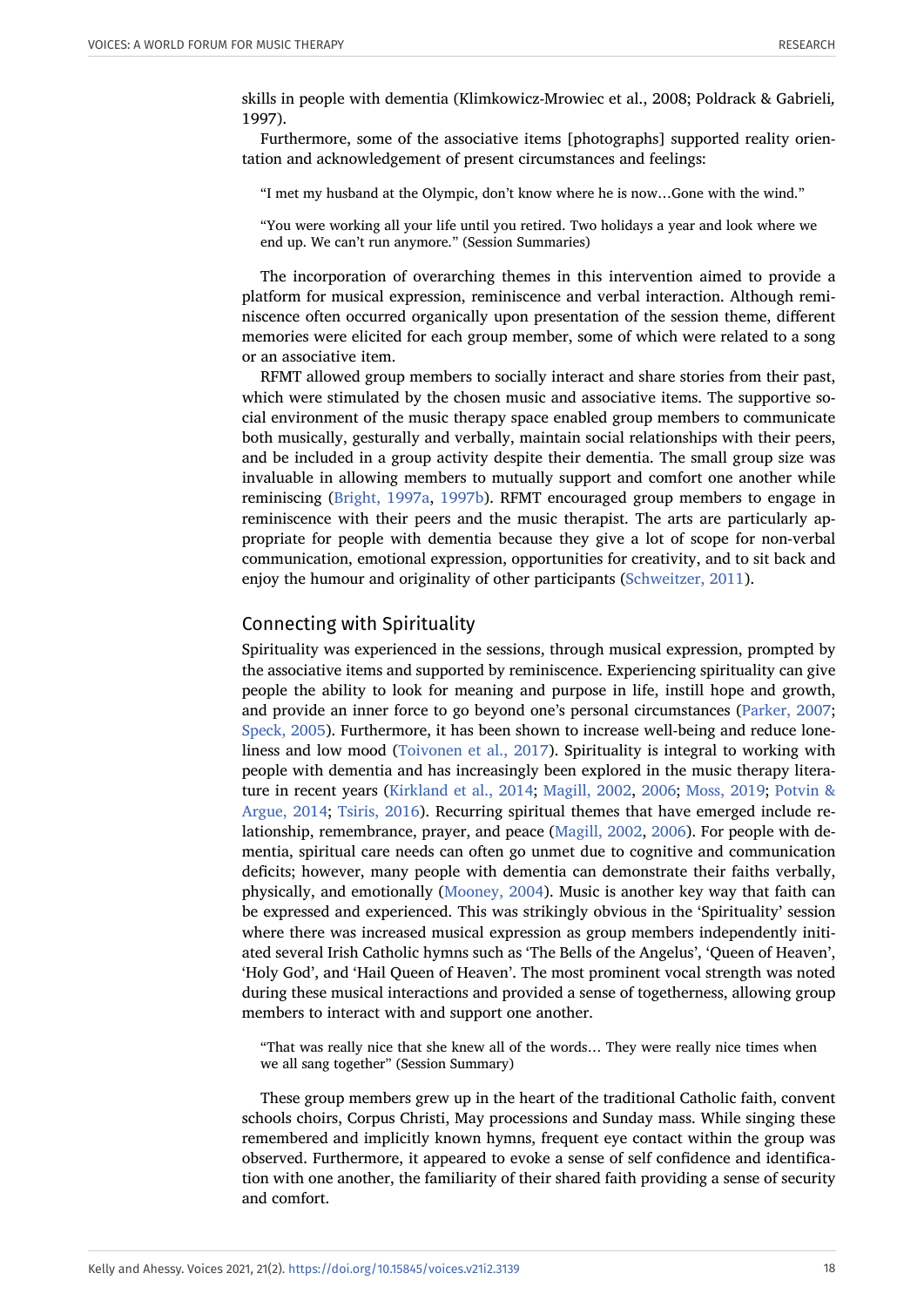Some of the music and associative items had powerful connotations for members of the group. For example, when holy water was offered on their finger, all members automatically blessed themselves, making the sign of the cross. On two occasions unprompted religious responses were observed: L looked at the miraculous medal and said, "*Oh Mary conceived without sin, pray for us*." and S touched the rosary beads and said, "*Oh Mary of Fatima, pray for us*." These instinctual responses were automatic, ingrained from a lifetime of practice, and led to unprompted initiation of prayer and the expression of their faith. There was a reverence for the items that led to a more contemplative experience and private communication with oneself.

Topics of spirituality came up across many of the sessions related to Catholic schooling and religious ceremonies. For many older people in Ireland, the Catholic Church was pivotal in their upbringing and continues to be central in their lives. Therefore, spiritual care is as important as physical and psychological interventions [\(McSherry,](#page-24-18) [2006](#page-24-18)), and spiritual needs are core elements of comprehensive healthcare and music therapy practice ([Moss, 2019](#page-24-15)).

#### Implications of Practice

The process of implementation and facilitation was key to the effective delivery of RFMT. Kitwood [\(1997](#page-23-3)) emphasized that the aim of facilitation is "to enable interaction to get started, to amplify it and to help the person gradually to fill it out with meaning. When this is done well there is a great sensitivity to the possible meanings in a person's movements, and interaction proceeds at a speed that is slow enough to allow meaning to develop" (p. 109). When designing and implementing this intervention, the emphasis was placed on the structure, content, and delivery of the music and associative items, as well as allowing adequate time for reminiscence and verbal interaction. Adaptability was an essential skill required on behalf of the facilitator when certain music or associative items did not elicit a response or if the topic of conversation was not related to the session theme. The appropriate pacing and allowance of space was imperative. It supported individual cognitive levels and afforded opportunities for initiation and creativity.

The successful facilitation of reminiscence work within a music therapy framework involves blending best practice in person-centred music therapy and experience in facilitating reminiscence. Due to the social and psychological consequences of dementia, we must work in ways which enable people with dementia to participate without fear of failure, by recognising their difficulties and navigating ways around them. It is essential to play to their remaining strengths while being sensitive of their feelings ([Schweitzer & Bruce, 2008](#page-25-10)). This aptly summarises some of the implications of practicing RFMT and highlights that facilitation is key in making this approach successful. It must be noted that difficult topics were discussed such as death, loss of independence, and negative childhood experiences. Although these discussions were short-lived and no negative mood or engagement levels were recorded, it was essential that the facilitator was equipped to manage these conversations and hold a safe space for the other group members. In developing and evaluating reminiscence techniques it is vital to understand or predict how revisiting the past might affect people [\(Bluck & Alea, 2002\)](#page-20-13).

RFMT may also be used successfully with people with more advanced dementia. "Recognition persists long beyond the point, where people can remember and relay their memories independently," and therapists can foster recognition with the sensitive use of individual biographies alongside specific associative items ([Schweitzer & Bruce,](#page-25-10) [2008, p. 26\)](#page-25-10). People respond with pleasure to their own life story or familiar accounts given by others and this may lead to the spontaneous contribution of some other memories. Similarly, RFMT may also be used with individual clients rather than in a group context to work in a deeper or more focused way and promote a sense of identity through musical expression and reminiscence. In this case, associative items may be personal to the individual and hold more meaning.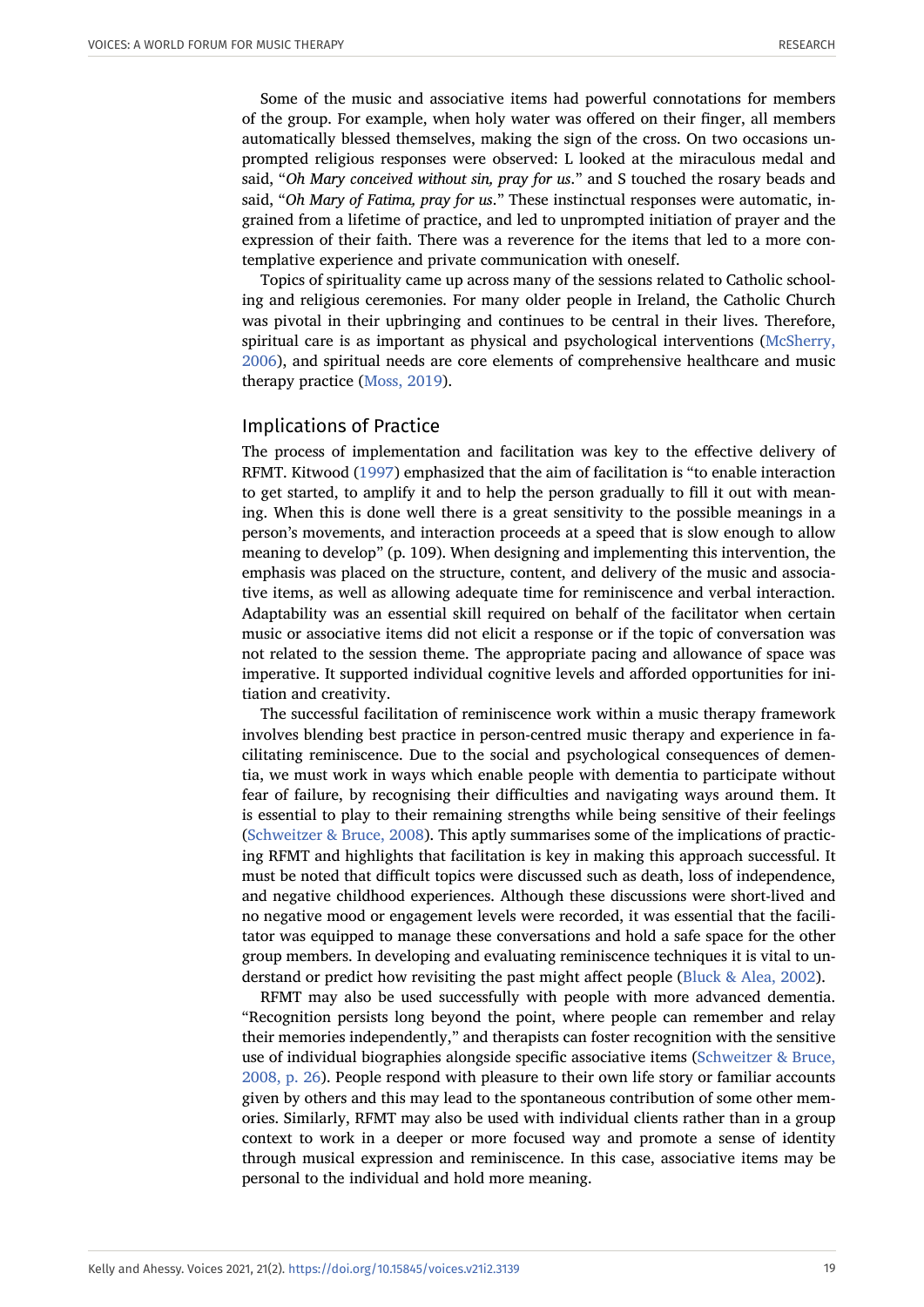#### Limitations & Future Recommendations

Due to time constraints, it was beyond the scope of this study to compare RFMT to traditional approaches of both music therapy and reminiscence work or to standard care alone. Future research may compare the results of RFMT with other controlled measures. This exploratory study also had a small sample size and therefore the findings should be interpreted with care. Future studies could compare behaviours observed during the intervention with pre-intervention behaviours, while mapping behaviours post intervention could evaluate persistence effect.

DCM is noted to be "suited to smaller scale within-subject or group comparison intervention evaluations"; however, due to its coding rules, it has been criticised for a bias toward highlighting positive behaviours and underestimating socially passive and withdrawn behaviours, unlike data collected with continuous time sampling, which would capture all behaviours equally ([Bradford Dementia Group, 2005a, p. 115;](#page-20-11) [Kirk](#page-23-15)[land et al., 2014](#page-23-15)). DCM prioritises and highlights positive behaviours, because its aim is to identify potential, to build upon good practice, and encourage person-centred care.

It would be of interest to investigate spontaneous dyadic interactions with an RFMT group when compared to standard care alone. In a more controlled study with a strictly defined protocol, spontaneous verbal interaction within the group could also be examined in more detail, to measure the effect of the facilitator.

The first author had a complex dual role as both a researcher and facilitator. The research involved reflecting upon personal experiences of facilitating the sessions, and theorising and contextualising this experience. If this study were quantified in the future, the authors would recommend that the data be collected and analysed independently of one another by separate researchers to avoid subjectivity and bias.

#### Conclusion

This study highlights the complex nature of RFMT with associative items. As previously noted, it is expected that music and reminiscence are being combined on an informal basis by a variety of practitioners in their work with people with dementia. However, thus far no previous studies or resources are available to music therapists offering a comprehensive guide for using reminiscence and associative items in this context. Istvandity ([2017](#page-22-5)) highlights that future research on music and reminiscence interventions "should incorporate description and reflection of their practices, to further legitimise research via possible replication, but also in a concerted effort to work towards an aligned practice method" (p. 24). Therefore, to contribute to knowledge in this field and encourage the use of RFMT with associative items, the authors designed a practice guide [\(See Appendix](https://voices.no/index.php/voices/article/view/3139/3234)).

This research aimed to provide a convergence of perspectives in order to gain an indepth understanding of the phenomena in question. DCM and session summaries captured the 'lived experience' of the group members during the intervention, identifying behaviours, mood and engagement levels, expression, reminiscence and verbal interaction. The reflective journal recorded thoughts, perceptions, and feelings of the music therapy facilitator. Together, they illuminated the layers of a very nuanced experience.

This study demonstrates that the focused combination of both music therapy and reminiscence with associative items is an effective way of promoting positive mood and engagement levels, shared interaction, and reminiscence for people with dementia. When dementia is associated with so many losses, we have "an ethical reason for a particular approach to therapy: one that aims to restore, even if temporarily, the kind of social agency" that the person with dementia once had ([Matthews, 2015, p. 574](#page-23-6)). The essence of this approach was a combination of narrating one's story, reconnecting with past memories, and reorienting to the present moment through music, while "even if temporarily" engaging socially and sharing the experience with peers.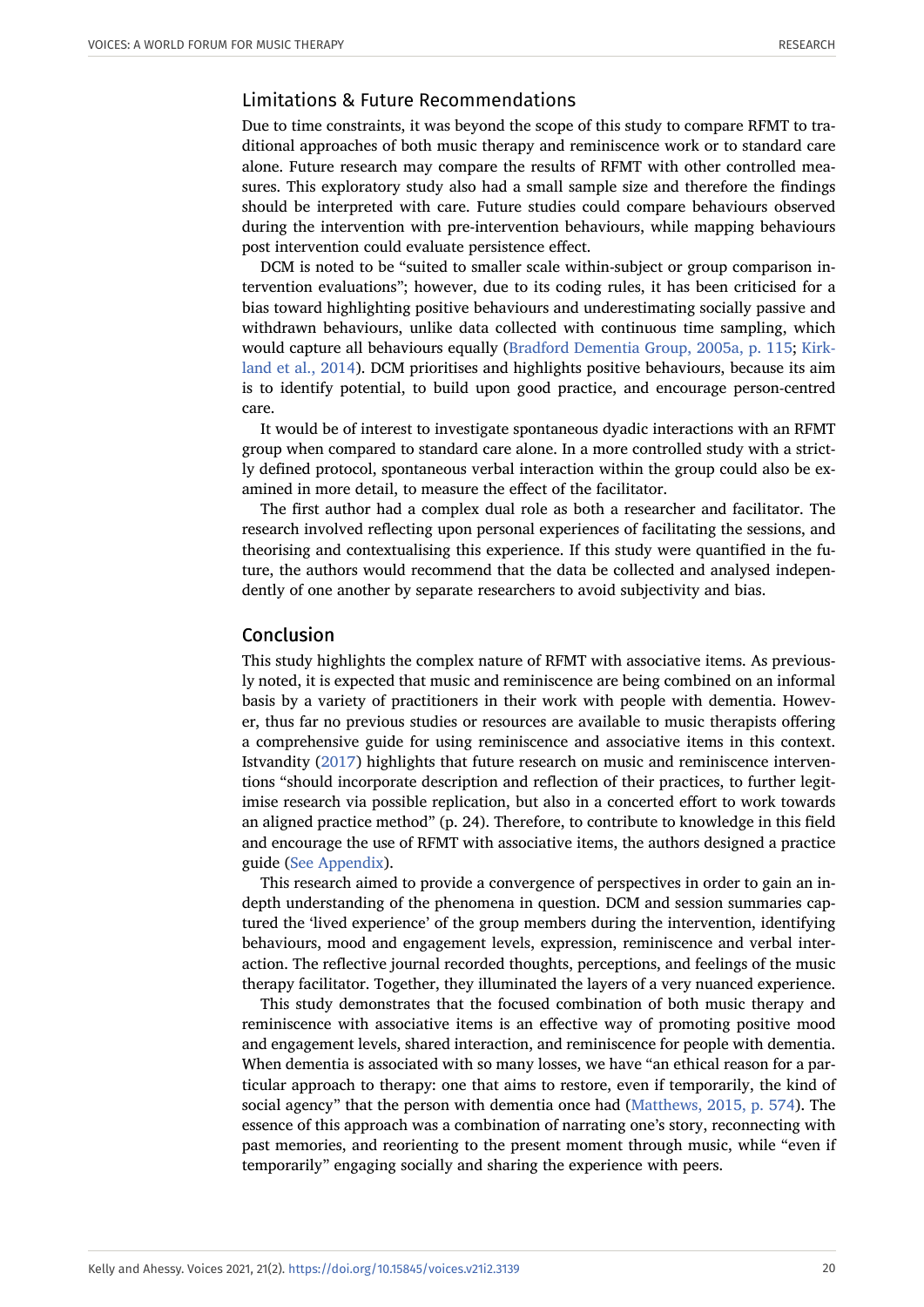## About the Authors

Lisa Kelly is a music therapist based in Galway, Ireland. She holds a BA Irish Music and Dance and an MA Music Therapy from the Irish World Academy of Music and Dance at the University of Limerick where she is currently undertaking a PhD in music therapy. Lisa's research interests include music therapy in dementia care, reminiscence, reminiscence-focused music therapy, and telehealth music therapy services for people living with dementia and their family carers.

Bill Ahessy is a senior music therapist and clinical supervisor based in Dublin, Ireland. He trained as a music therapist in Australia and then completed a Masters by research in Spain. Bill holds post graduate qualifications in Person-Centred Dementia Care and Creative Supervision. He currently works within the Irish health and education systems with older adults and with children and adolescents who have additional needs. Bill's research interests include choir interventions with older adults, therapeutic songwriting, music therapy in dementia care, and creative arts therapies practice.

#### References

- <span id="page-20-8"></span>Ahessy, B. (2016). The use of a music therapy choir to reduce depression and improve quality of life in older adults – A randomized control trial. *Music & Medicine, 8*(1), 17–28.
- <span id="page-20-5"></span>Ahessy, B. (2017). Songwriting with clients who have dementia: A case study. *The Arts in Psychotherapy, 55*, 23–31. <https://doi.org/10.1016/j.aip.2017.03.002>
- <span id="page-20-2"></span>Aldridge, D. (2000). *Music therapy in dementia care: More new voices*. Jessica Kingsley.
- <span id="page-20-9"></span>Ashida, S. (2000). The effect of reminiscence music therapy sessions on changes in depressive symptoms in elderly persons with dementia. *Journal of Music Therapy, 37*(3), 170–182. <https://doi.org/10.1093/jmt/37.3.170>
- <span id="page-20-0"></span>Baharudin, A. D., Din, N. C., Subramaniam, P., & Razali, R. (2019). The associations between behavioral-psychological symptoms of dementia (BPSD) and coping strategy, burden of care and personality style among low-income caregivers of patients with dementia. *BMC Public Health, 19*, 447. <https://doi.org/10.1186/s12889-019-6868-0.>
- <span id="page-20-3"></span>Baird, A., Garrido, S., & Tamplin, J. (Eds.). (2020). *Music and Dementia.* Oxford University Press.
- <span id="page-20-1"></span>Baird, A., & Thompson, W. F. (2018). The impact of music on the self in dementia. *Journal of Alzheimer's Disease, 61*(3), 827–841. <https://doi.org/10.3233/jad-170737>
- Baird, A., Brancatisano, O., Gelding, R., & Thompson, W. F. (2018). Music evoked autobiographical memories in people with behavioural variant frontotemporal dementia. *Memory, 28*(3), 323–336. <https://doi.org/10.1080/09658211.2020.1713379>
- <span id="page-20-6"></span>Baker, F. A. (2015). *Therapeutic songwriting: Developments in theory, methods and practice*. Palgrave Macmillan.
- <span id="page-20-7"></span>Baker, F. A., & Stretton-Smith, P. A. (2017). Group therapeutic songwriting and dementia: Exploring the perspectives of participants through interpretative phenomenological analysis. *Music Therapy Perspectives, 36*(1), 50–66. <https://doi.org/10.1093/mtp/mix016>
- <span id="page-20-4"></span>Belgrave, M., Darrow, A. A., Walworth, D., & Wlodarczyk, N. (2011). *Music therapy and geriatric populations: A handbook for practicing music therapists and healthcare professionals.* American Music Therapy Association.
- <span id="page-20-10"></span>Bender, M., Bauckham, P., & Norris, A. (1999). *The therapeutic purposes of reminiscence*. Sage Publications.
- <span id="page-20-13"></span>Bluck, S., & Nicole, A. (2002). Exploring the Functions of Autobiographical Memory: Why Do I Remember the Autumn? In J. D. Webster & B. K. Haight (Eds.), *Critical Advances in Reminiscence Work: From Theory to Application* (pp.61–75). Springer.
- <span id="page-20-11"></span>Bradford Dementia Group. (2005a). *Dementia Care Mapping: Principles and Practice.* University of Bradford.

<span id="page-20-12"></span>Bradford Dementia Group. (2005b). *DCM 8 User's Manual*. University of Bradford.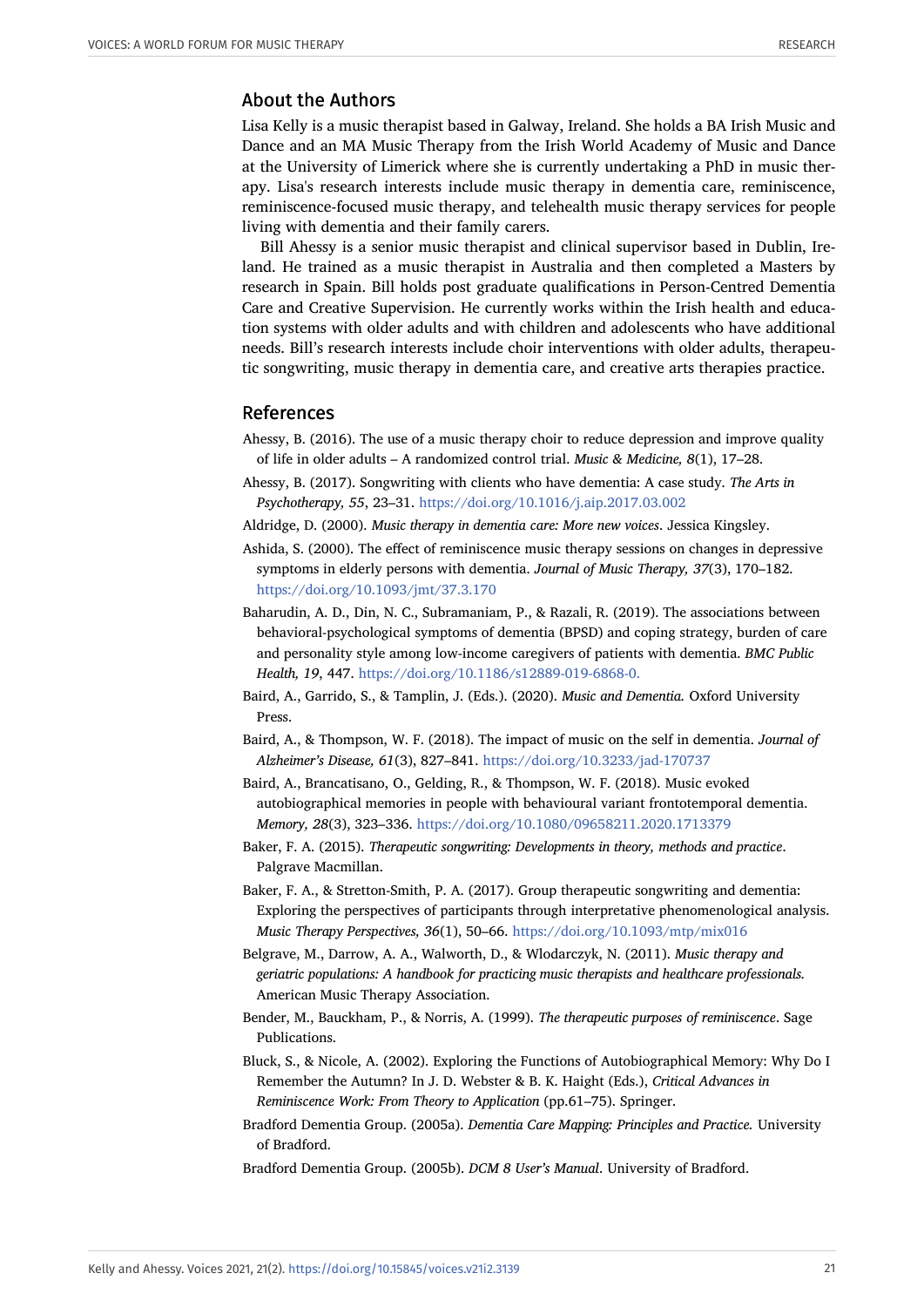- <span id="page-21-19"></span>Brancatisano, O., & Thompson, W. F. (2020). Seven capacities of music that underpin its therapeutic value in dementia care. In A. Baird, S. Garrido, & J. Tamplin (Eds.), *Music and Dementia: From Cognition to Therapy* (pp. 41–64). Oxford University Press.
- <span id="page-21-3"></span><span id="page-21-2"></span>Bright, R. (1972). *Music in Geriatric Care*. St. Martin's Press.
- Bright, R. (1997a). *Wholeness in Later Life*. Jessica Kingsley Publishers.
- <span id="page-21-4"></span>Bright, R. (1997b). *Music Therapy and the Dementias: Improving the Quality of Life.* MMB.
- <span id="page-21-16"></span>Brooker, D. (2005). Dementia Care Mapping (DCM): A review of the research literature. *The Gerontologist, 45*(S1), 11–18. [https://doi.org/10.1093/geront/45.suppl\\_1.11](https://doi.org/10.1093/geront/45.suppl_1.11)
- <span id="page-21-17"></span>Brooker, D, & Duce, L. (2000). Well-being and activity in dementia: a comparison of group reminiscence therapy, structured goal-directed group activity, and unstructured time. *Aging Mental Health, 4*(4), 354–358. <https://psycnet.apa.org/doi/10.1080/713649967>
- <span id="page-21-15"></span>Brooker D. J., & Surr, C. (2006). Dementia Care Mapping (DCM): Initial validation of DCM 8 in UK field trials. *International Journal of Geriatric Psychiatry, 21*(11), 1018–1025.
- <span id="page-21-18"></span>Cady, E. T., Harris, R. J., & Knappenberger, J. B. (2008). Using music to cue autobiographical memories of different lifetime periods. *Psychology of Music, 36*(2), 157–177. [https://doi.org/](https://doi.org/10.1177/0305735607085010) [10.1177/0305735607085010.](https://doi.org/10.1177/0305735607085010)
- <span id="page-21-0"></span>Cappeliez, P., & O'Rourke, N. (2006). Empirical validation of a model of reminiscence and health in later life. *The Journals of Gerontology Series B: Psychological Sciences and Social Sciences, 61*(4), 237–244. <https://doi.org/10.1093/geronb/61.4.P237>
- <span id="page-21-1"></span>Chang, Y. S., Chu, H., Yang, C. Y., Tsai, J. C., Chung, M. H., Liao, Y. M., Chi, M. J., Liu, M. F., & Chou, K. R. (2015). The efficacy of music therapy for people with dementia: A metaanalysis of randomised controlled trials. *Journal of Clinical Nursing, 24*(23–24), 3425–3440. <https://doi.org/10.1111/jocn.12976>
- <span id="page-21-14"></span>Chao, J., Liu, J., Wu, J., Jin, J., Chu, J., Huang, J., & Clark, J. (2006). The effects of group reminiscence therapy on depression, self-esteem, and life satisfaction of elderly nursing home residents. *Journal of Nursing Research, 14*(1), 36–45. [https://doi.org/10.1097/](https://doi.org/10.1097/01.JNR.0000387560.03823.c7) [01.JNR.0000387560.03823.c7.](https://doi.org/10.1097/01.JNR.0000387560.03823.c7)
- <span id="page-21-13"></span>Chiang, K., Chu, H., Chang, H., Chung, M., Chen, C., Chiou, H., & Chou, K. (2010). The effects of reminiscence therapy on psychological well-being, depression, and loneliness among the institutionalized aged. *International Journal of Geriatric Psychiatry, 25(4*), 380–388. <https://doi.org/10.1002/gps.2350>
- <span id="page-21-8"></span>Cho, H. K. (2018). The effects of music therapy-singing group on quality of life and affect of persons with dementia: A randomized controlled trial. *Frontiers in Medicine, 5,* 279. <https://doi.org/10.3389/fmed.2018.00279>
- <span id="page-21-5"></span>Clair, A. A. (2000). The importance of singing with elderly patients. In D. Aldridge (Ed.), *Music therapy in dementia care* (pp. 81–101). Jessica Kingsley Publishers.
- <span id="page-21-7"></span>Clair, A. A., & Memmott, J. (2008). *Therapeutic uses of music for older adults* (2<sup>nd</sup> ed.). American Music Therapy Association.
- <span id="page-21-11"></span>Clark, I. N., Tamplin, J., & Baker, F. A. (2018). Community-dwelling people living with dementia and their family caregivers experience enhanced relationships and feelings of wellbeing following therapeutic group singing: A qualitative thematic analysis. *Frontiers in Psychology, 9*. <https://doaj.org/article/ee16978e781e4cefb115d68658dcebfa>
- <span id="page-21-9"></span>Clements-Cortes A. (2014). Buddy's glee club two: Choral singing benefits for older adults. *The Canadian Journal of Music Therapy, 20*(1), 85–109.
- <span id="page-21-10"></span>Clements-Cortes A. (2015). Clinical effects of choral singing for older adults. *Music & Medicine, 7*(4), 7–12.
- <span id="page-21-6"></span>Clements-Cortes, A., & Bartel, L. (2018). Are we doing more than we know? Possible mechanisms of response to music therapy. *Frontiers in Medicine*, 11. [https://doi.org/](https://doi.org/10.3389/fmed.2018.00255) [10.3389/fmed.2018.00255](https://doi.org/10.3389/fmed.2018.00255)
- <span id="page-21-12"></span>Dassa, A., & Amir, D. (2014). The role of singing familiar songs in encouraging conversation among people with middle to late stage Alzheimer's disease. *Journal of Music Therapy, 51*(2), 131–153. <https://doi.org/10.1093/jmt/thu007>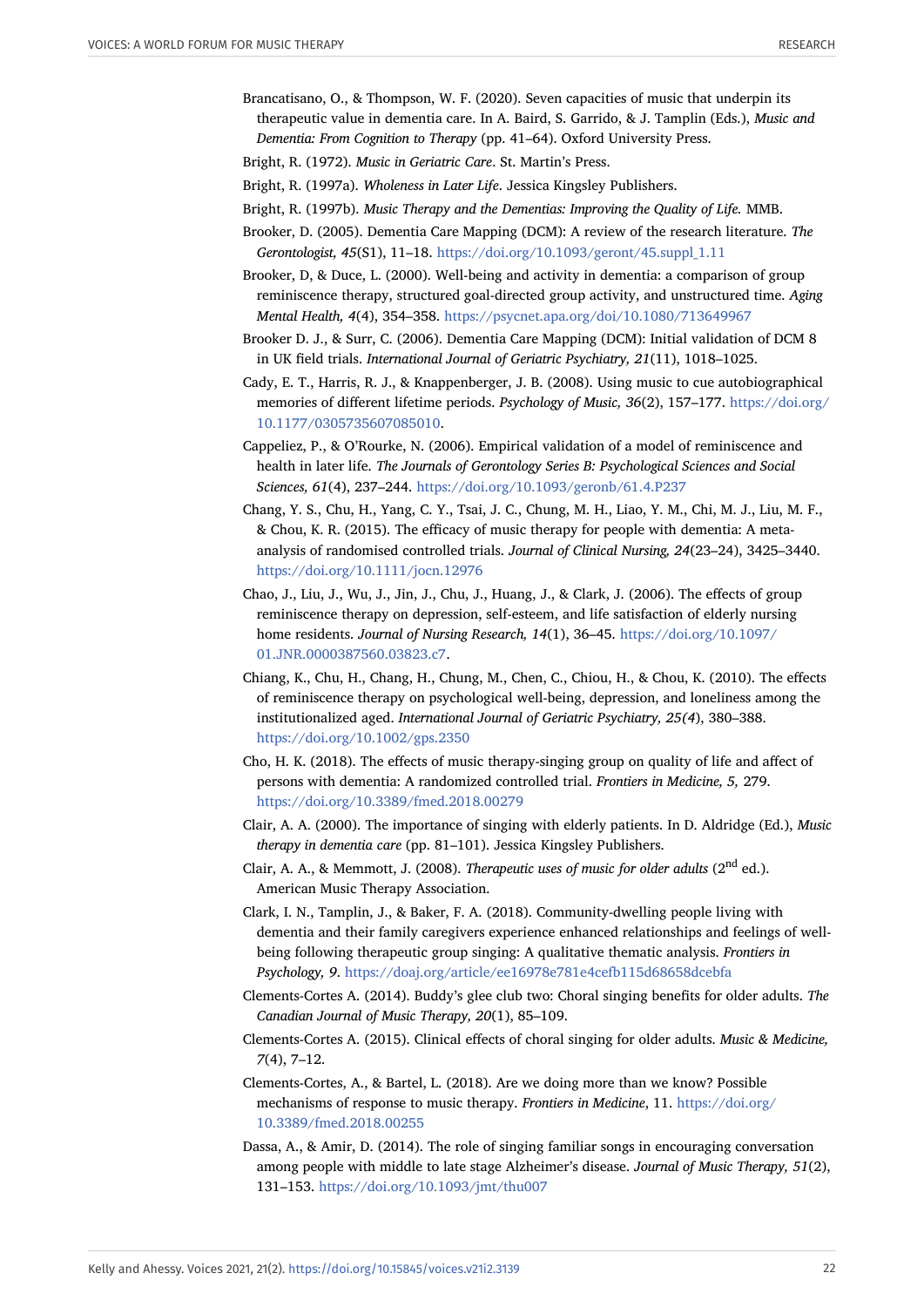- <span id="page-22-6"></span>Dementia Services Development Centre [DSDC]. (2002). *Services for people with dementia in Wales. Report No. 1: Residential and nursing home care in Wales*. Bangor.
- <span id="page-22-17"></span>DeNora, T. (2000). *Music in everyday life.* Cambridge University Press.
- <span id="page-22-13"></span>Dewing, J. (2002). From ritual to relationship: A person-centred approach to consent in qualitative research with older people who have dementia. *Dementia, 1*(2), 157–171, <https://doi.org/10.1177/147130120200100204>
- <span id="page-22-12"></span>Dewing, J. (2007). Participatory research, a method for process consent with persons with dementia. *Dementia, 6*(1), 11–25. <https://doi.org/10.1177%2F1471301207075625>
- Dijkstra, K., Bourgeois, M., Burgio, L., & Allen, R. (2002). Effects of a communication intervention on the discourse of nursing home residents with dementia and their nursing assistants. *Journal of Medical Speech-Language Pathology, 10*(2), 143–157.
- <span id="page-22-10"></span>Ennis, P. (2013). *An evaluation of the efficacy of individual sensory intervention with people who have mid to advanced stage dementia in residential care* [Unpublished dissertation]. University College Cork.
- <span id="page-22-9"></span>Fazio, S., Pace, D., Flinner, J., & Kallmyer, B. (2018). The fundamentals of person-centred care for individuals with dementia. *The Gerontologist, 58*(Issue suppl\_1), S10–S19. <https://doi.org/10.1093/geront/gnx122>
- <span id="page-22-15"></span>Folstein, M. F., Folstein, S. E., & McHugh, P. R. (1975). Mini-Mental State. A practical method for grading the cognitive state of patients for the clinician. *Journal of Psychiatric Research, 12*(3), 189–198. [https://doi.org/10.1016/0022-3956\(75\)90026-6](https://doi.org/10.1016/0022-3956(75)90026-6)
- <span id="page-22-0"></span>Genova, L. (2009). *Still Alice.* Pocket Books.
- <span id="page-22-8"></span>Gibson, F. (1994) What can reminiscence contribute to people with dementia? In J. Bornat (Ed.), *Reminiscence reviewed: Perspectives, evaluations, achievements*. Open University Press.
- <span id="page-22-7"></span>Gibson, F. (2006). *Reminiscence and recall: A practical guide to reminiscence work* (3rd Ed.). Age Concern.
- <span id="page-22-3"></span>Hanser, S., Clements-Cortes, A., Mercadal-Brotons, M., & Tomaino, C. M. (2020). Editorial: Music therapy in geriatrics. *Frontiers in Medicine, 7*, 87. [https://doi.org/10.3389/](https://doi.org/10.3389/fmed.2020.00087) [fmed.2020.00087](https://doi.org/10.3389/fmed.2020.00087)
- <span id="page-22-2"></span>Hatfield, K., & McClune, N. (2002). Principles of person-centered care in music therapy. In A. Innes., & K. Hatfield (Eds.), *Healing arts therapies and person-centered dementia care* (pp. 79–112). Jessica Kingsley.
- <span id="page-22-11"></span>Higgins, P. (2013). Involving people with dementia in research. *Nursing Times, 109*(28), 20–23.
- <span id="page-22-4"></span>Ho, R. T., Fong, T. C., Sing, C. Y., Lee, P. H., Leung, A. B., Chung, K. S., et al. (2019). Managing behavioral and psychological symptoms in Chinese elderly with dementia via group-based music intervention: a cluster randomized controlled trial. *Dementia, 18*(7–8). <https://doi.org/10.1177/1471301218760023>
- <span id="page-22-14"></span>Hsieh, H. F. & Shannon, S. E. (2005). Three approaches to qualitative content analysis. *Qualitative Health Research, 15*, 1277–1288. <https://doi.org/10.1177/1049732305276687>
- <span id="page-22-1"></span>Hsu, M. H., Flowerdew, R., Parker, M., Fachner, J., & Odell-Hiller, H. (2015). Individual music therapy for managing neuropsychiatric symptoms for people with dementia and their carers: A cluster randomised controlled feasibility study. *BMC geriatrics, 15,* 84. [https://doi.org/](https://doi.org/10.1186/s12877-015-0082-4) [10.1186/s12877-015-0082-4](https://doi.org/10.1186/s12877-015-0082-4)
- <span id="page-22-5"></span>Istvandity, L. (2017). Combining music and reminiscence therapy interventions for wellbeing in elderly populations: A systematic review. *Complementary Therapies in Clinical Practice, 28*. <http://search.proquest.com/docview/2023763378/>.
- <span id="page-22-18"></span>Istvandity, L. (2014a). The lifetime soundtrack: Music as an archive for autobiographical memory. *Popular Music History, 9*(2), 136–154. [http://dx.doi.org/10.1558/](http://dx.doi.org/10.1558/pomh.v9i2.26642) [pomh.v9i2.26642](http://dx.doi.org/10.1558/pomh.v9i2.26642).
- <span id="page-22-16"></span>Jasper, M. A. (2005). Using reflective writing within research. *Journal of Research in Nursing, 10*(3), 247–260. <https://doi.org/10.1177/174498710501000303>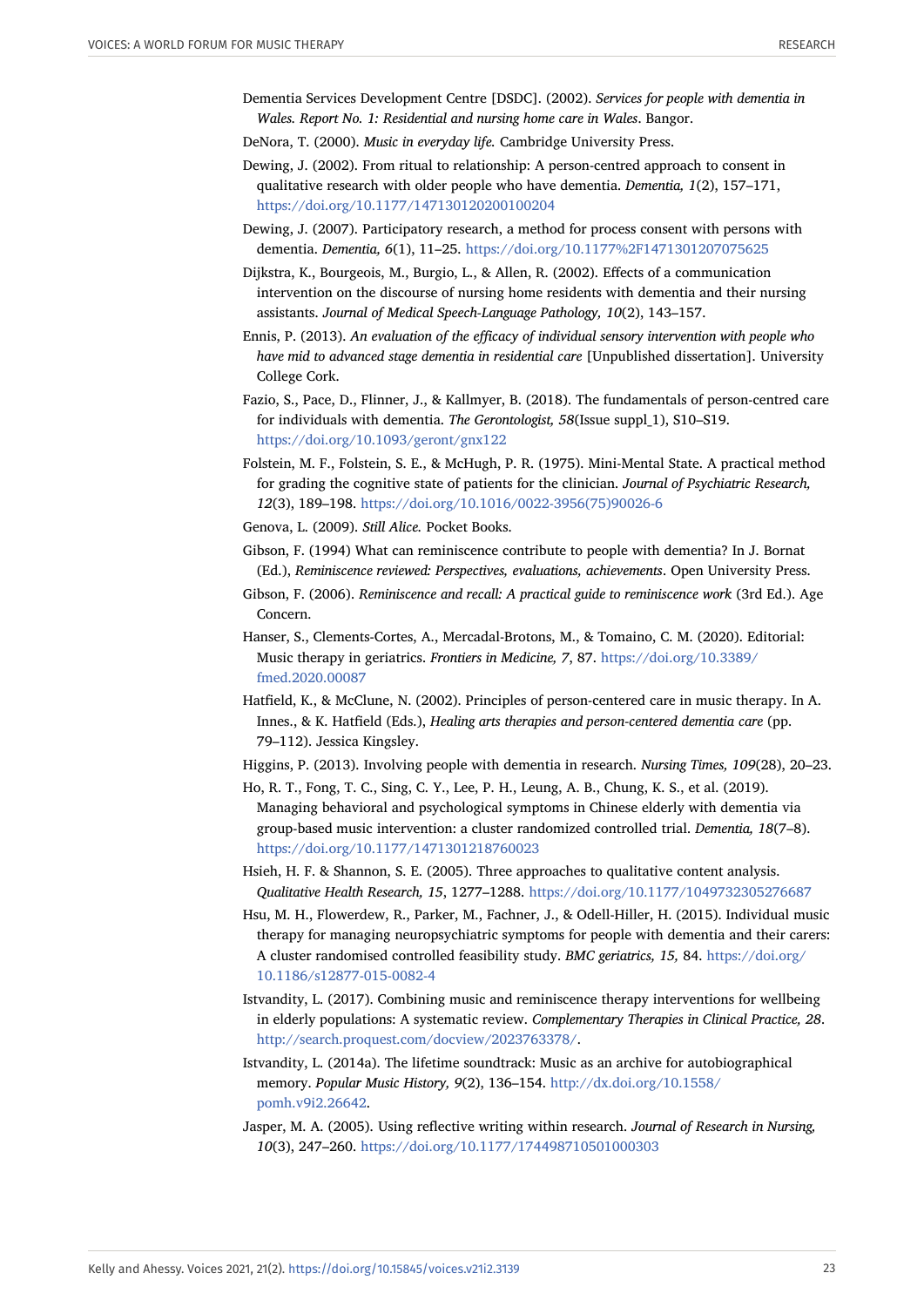- <span id="page-23-1"></span>Johnson, B., & Narayanasamy, M. (2016). Exploring psychosocial interventions for people with dementia that enhance personhood and relate to legacy – an integrative review. *BMC Geriatrics, 16*, 77. <https://doi.org/10.1186/s12877-016-0250-1>
- <span id="page-23-0"></span>Kales H. C., Gitlin. L. N., & Lyketsos, C. G. (2015). Assessment and management of behavioral and psychological symptoms of dementia. *British Medical Journal*, 350. [https://doi.org/](https://doi.org/10.1136/bmj.h369) [10.1136/bmj.h369](https://doi.org/10.1136/bmj.h369)
- <span id="page-23-11"></span>Kasl-Godley, J., & Gatz, M. (2000). Psychosocial interventions for individuals with dementia: An integration of theory, therapy, and a clinical understanding of dementia. *Clinical Psychology Review, 20*(6), 755–782. [https://doi.org/10.1016/S0272-7358\(99\)00062-8](https://doi.org/10.1016/S0272-7358(99)00062-8)
- <span id="page-23-4"></span>Kemplar, D., & Goral, M. (2008). Language and dementia: Neuropsychological aspects. *Annual Review of Applied Linguistics, 28*, 73–90. <https://doi.org/10.1017/S0267190508080045>
- <span id="page-23-15"></span>Kirkland, K., Fortuna, M.C., Kelson, E., & Phinney, A. (2014). Music therapy and spiritual care for persons with dementia: A mixed-methods study/Musicothérapie et soins spirituels auprès de personnes atteintes de démence: Étude à méthodologie mixte. *Canadian Journal of Music Therapy, 20*(1), 10–37.
- <span id="page-23-14"></span><span id="page-23-3"></span>Kitwood, T. (1997). *Dementia reconsidered: the person comes first*. Open University Press.
- Kitwood, T. & Bredin, K. (1992). Towards a theory of dementia care: Personhood and wellbeing. *Ageing and Society, 12*(1), 269–287. [https://doi.org/10.1017/](https://doi.org/10.1017/S0144686X0000502X) [S0144686X0000502X](https://doi.org/10.1017/S0144686X0000502X)
- Klimkowicz-Mrowiec, A., Slowik, A., Krzywoszanski, L., Herzog-Krzywoszanska, R. & Szczudlik, A. (2008). Severity of explicit memory impairment due to Alzheimer's disease improves effectiveness of implicit learning. *Journal of Neurology, 255*, 502–509. <https://doi.org/10.1007/s00415-008-0717-x>
- <span id="page-23-13"></span>Kroll, T., & Neri, M. (2009). Designs for mixed methods research. In S. Andrew & E. J. Halcomb (Eds.), *Mixed methods research for nursing and the health sciences* (pp. 31–49). Wiley.
- <span id="page-23-5"></span>Koppel, J., & Rublin, D. C. (2016). Recent advances in understanding the reminiscence bump: The importance of cues in guiding recall from autobiographical memory. *Current Directions in Psychological Science, 25*(2), 135–149. <https://doi.org/10.1177/0963721416631955>
- <span id="page-23-9"></span>Lazar, A., Thompson, H. & Demiris, G. (2016). A systematic review of the use of technology for reminiscence therapy. *Health Education & Behavior, 41*(1\_Suppl):51s–61s. [https://doi.org/](https://doi.org/10.1177/1090198114537067) [10.1177/1090198114537067](https://doi.org/10.1177/1090198114537067)
- <span id="page-23-7"></span>Ledger A.J., & Baker, F.A. (2007). An investigation of long-term effects of group music therapy on agitation levels of people with Alzheimer's disease. *Aging & Mental Health,11*(3), 330–338. <https://doi.org/10.1080/13607860600963406>
- <span id="page-23-8"></span>Lesta, B. & Petocz, P. (2006). Familiar group singing: Addressing mood and social behaviour of residents with dementia displaying sundowning. *Australian Journal of Music Therapy, 17*, 2–17.
- <span id="page-23-12"></span>Lin, Y. C., Dai, Y. T., & Hwang, S. L. (2003). The effect of reminiscence on the elderly population: A systematic review. *Public Health Nursing, 20*(4), 297–306. [https://doi.org/](https://doi.org/10.1046/j.1525-1446.2003.20407.x) [10.1046/j.1525-1446.2003.20407.x](https://doi.org/10.1046/j.1525-1446.2003.20407.x)
- <span id="page-23-2"></span>Logsdon, R. G., McCurry, S. M., & Teri, L. (2007). Evidence-based interventions to improve quality of life for individuals with dementia. *Alzheimer's care today, 8*(4), 309–318.
- <span id="page-23-10"></span>Marschall, S. (2019). 'Memory objects': Material objects and memories of home in the context of intra-African mobility. *Journal of Material Culture, 24*(3), [https://doi.org/10.1177/](https://doi.org/10.1177/1359183519832630) [1359183519832630](https://doi.org/10.1177/1359183519832630)
- <span id="page-23-6"></span>Matthews, S. (2015). Dementia and the power of music therapy*. Bioethics, 29*(8), 573–579, <https://doi.org/10.1111/bioe.12148>
- <span id="page-23-16"></span>Magill, L. (2002). Spirituality in music therapy. *Music Therapy Today, 3*(5), 1–7. [https://www.wfmt.info/Musictherapyworld/modules/mmmagazine/issues/](https://www.wfmt.info/Musictherapyworld/modules/mmmagazine/issues/20021205144406/20021205145915/Magill.pdf) [20021205144406/20021205145915/Magill.pdf](https://www.wfmt.info/Musictherapyworld/modules/mmmagazine/issues/20021205144406/20021205145915/Magill.pdf)
- <span id="page-23-17"></span>Magill, L. (2006). Music therapy and spirituality and the challenges of end-stage illness. In D. Aldridge & J. Fachner (Eds.), *Music and altered states: Consciousness, transcendence, therapy and addictions* (pp. 172–183). Jessica Kingsley.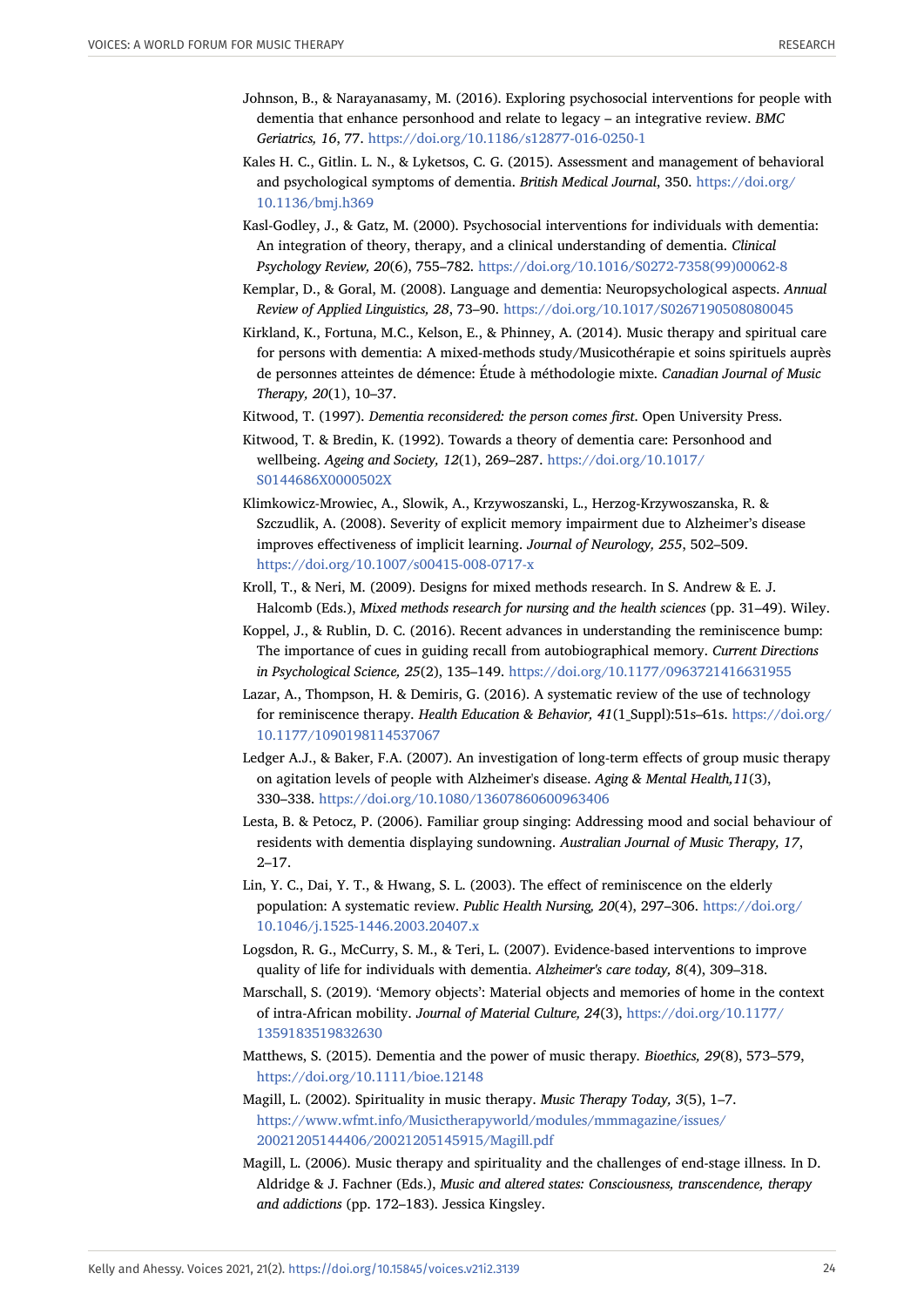- <span id="page-24-1"></span>McDermott, O., Crellin, N., Ridder, H., & Orrell, M. (2013). Music therapy in dementia: a narrative synthesis systematic review. *International Journal of Geriatric Psychiatry, 28*(8), 781–794. <https://doi.org/10.1002/gps.3895>.
- <span id="page-24-18"></span>McSherry, W. (2006). *Making sense of spirituality in nursing and healthcare practice. An interactive approach*. Jessica Kingsley.
- <span id="page-24-0"></span>Minichiello, V., & Hays, T. (2005). The meaning of music in the lives of older people: A qualitative study. *Psychology of Music, 33*(4), 437–451. [https://doi.org/10.1177/](https://doi.org/10.1177/0305735605056160) [0305735605056160](https://doi.org/10.1177/0305735605056160)
- <span id="page-24-4"></span>Mohammadi, A. (2011). An evaluation of the effect of group music therapy on stress, anxiety, and depression levels in nursing home residents. *Canadian Journal of Music Therapy, 17*(1), 55–68.
- <span id="page-24-17"></span>Mooney, S. (2004). A ministry of memory: Spiritual care for the older adult with dementia. *Care Management, 5*(3), 183–187.
- <span id="page-24-15"></span>Moss, H. (2019). Music therapy, spirituality and transcendence. *Nordic Journal of Music Therapy, 28*(3), 212–223. <https://doi.org/10.1080/08098131.2018.1533573>.
- Moss, S. E., Polignano, E., White, C. L., Minichiello, M. D., & Sunderland. T. (2002). Reminiscence group activities and discourse interaction in Alzheimer's disease. *Journal of Gerontological Nursing, 28*(8), 36–44. <https://doi.org/10.3928/0098-9134-20020801-09>
- <span id="page-24-8"></span>National Institute for Health and Care Excellence [NICE]. (2019). *Dementia. Quality Standard.*<https://www.nice.org.uk/guidance/qs184>
- <span id="page-24-10"></span>O'Rourke, N., Cappeliez, P., & Claxton, A. (2011). Functions of reminiscence and the psychological well-being of young-old and older adults over time. *Aging & Mental Health, 15,* 272–281.
- <span id="page-24-6"></span>Parker, J. (2006). I remember that … ' Reminiscence groups with people with dementia: A valuable site for practice learning. *Groupwork, 16*(1), 44–65. Available at: <https://core.ac.uk/download/pdf/76709.pdf>
- <span id="page-24-14"></span>Parker, J. (2007). Spirituality and well-being. *Working with Older People, 11*(3), 13–16. <https://doi.org/10.1108/13663666200700044>
- <span id="page-24-13"></span>Parmar, P., & Puwar, N. (2019). Striking a chord: Dementia and song. *Performance and Research, 24*(1), 25–3. <https://doi.org/10.1080/13528165.2019.1593732>
- Poldrack, R. A., & Gabrieli, J. D. E. (1997). Functional anatomy of long-term memory. *Journal of Clinical Neurophysiology, 14*(4), 294–310. [http://doi.org/10.1097/](http://doi.org/10.1097/00004691-199707000-00003) [00004691-199707000-00003](http://doi.org/10.1097/00004691-199707000-00003)
- <span id="page-24-7"></span>Pöllänen, S. H., & Hirsimäki, R. M. (2014). Crafts as memory triggers in reminiscence: A case study of older women with dementia. *Occupational Therapy in Health Care, 28*(4), 410–30. <https://doi.org/10.3109/07380577.2014.941052>
- <span id="page-24-12"></span>Pool, J., (2012). *The Pool Activity Level (PAL) Instrument for Occupational Profiling: A Practical resource for carers of people with cognitive impairment* (4th ed.). Jessica Kingsley Publishers.
- <span id="page-24-16"></span>Potvin, N., & Argue, J. (2014). Theoretical considerations of spirit and spirituality in music therapy. *Music Therapy Perspectives, 32*(2), 118–128. <https://doi.org/10.1093/mtp/miu022>.
- <span id="page-24-5"></span>Rawtaer, I., Mahendran, R., Yu, J., Fam, J., Feng, L., & Kua, E. (2015). Psychosocial interventions with art, music, Tai Chi and mindfulness for subsyndromal depression and anxiety in older adults: A naturalistic study in Singapore. *Asia-Pacific Psychiatry, 7*(3), 240–250. <https://doi.org/10.1111/appy.12201>
- <span id="page-24-3"></span>Ridder, H. M., & Wheeler, B. (2015). Music therapy for older adults. In Wheeler, B. (Ed.), *Music therapy handbook* (pp. 116–128). The Guilford Press.
- <span id="page-24-9"></span>Robertson-Gillam, K. (2011). Music therapy and dementia care. In Lee, H., & Adams, T. (Eds.), *Creative Approaches in Dementia Care* (pp. 91–109). Palgrave Macmillan.
- <span id="page-24-11"></span><span id="page-24-2"></span>Rodgers, C. (1961). *On becoming a person.* Houghton Mifflin.
- Rubin D. C., Wetzler S. E. & Nebes, R. D. (1986). Autobiographical memory across the adult lifespan. In Rubin D. C. (Ed.), *Autobiographical memory* (pp. 201–221)*.* Cambridge University Press.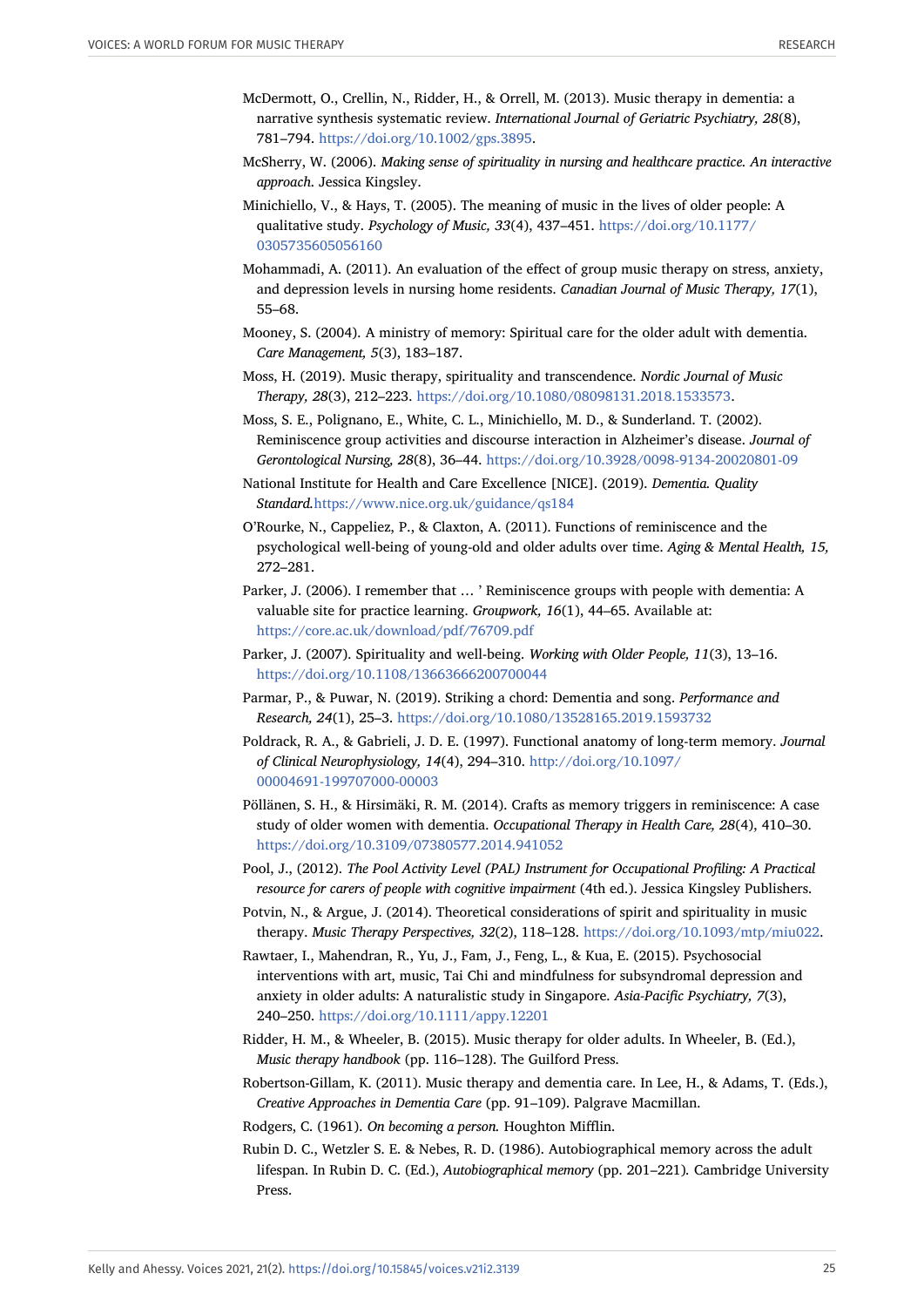- <span id="page-25-5"></span>Scherman, A. Z. (2013). Cultural life script theory and the reminiscence bump: A reanalysis of seven studies across cultures. *Nordic Psychology, 65*(2), 103–119. [https://doi.org/10.1080/](https://doi.org/10.1080/19012276.2013.807667) [19012276.2013.807667](https://doi.org/10.1080/19012276.2013.807667)
- <span id="page-25-10"></span>Schweitzer, P., & Bruce, E. (2008). *Remembering yesterday, caring today: Reminiscence in dementia care: A guide to good practice*. Jessica Kingsley Publishers.
- <span id="page-25-9"></span>Schweitzer, P. (2011). Innovative approaches to reminiscence: Remembering yesterday, caring today. In H. Lee. & T. Adams (Eds.), *Creative Approaches in Dementia Care* (pp. 174–193). Palgrave Macmillan.
- <span id="page-25-13"></span>Speck, P. (2005). The evidence base for spiritual care. *Nursing Management, 12*(6), 28–31. <http://doi.org/10.7748/nm2005.10.12.6.28.c2038>
- Strøm, B., Ytrehus, S., & Grov, E. (2016). Sensory stimulation for persons with dementia: A review of the literature. *Journal of Clinical Nursing, 25*(13–14), 1805–1834. [https://doi.org/](https://doi.org/10.1111/jocn.13169) [10.1111/jocn.13169.](https://doi.org/10.1111/jocn.13169)
- <span id="page-25-11"></span>Surr, C. A., Griffiths, A. W., & Kelley, R. (2018). Implementing Dementia Care Mapping as a practice development tool in dementia care services: A systematic review. *Clinical Interventions in Aging, 13*, 165–177. <https://doi.org/10.2147/CIA.S138836>
- <span id="page-25-8"></span>Takahashi, T., & Matsushita, H. (2006). Long-term effects of music therapy on elderly with moderate/severe dementia. *Journal of Music Therapy, 43*(4), 317–333. [https://doi.org/](https://doi.org/10.1093/jmt/43.4.317) [10.1093/jmt/43.4.317](https://doi.org/10.1093/jmt/43.4.317).
- <span id="page-25-6"></span>Tamplin, J., Clark, I. N. (2020). Therapeutic music interventions to support people with dementia living at home with their family caregivers. In A. Baird, S. Garrido, & J. Tamplin (Eds.), *Music and dementia: From cognition to therapy* (pp. 269–287). Oxford University Press.
- <span id="page-25-7"></span>Tamplin, J., Clark, I. N., Lee, Y. E. C. & Baker, F. A. (2018). Remini-Sing: A feasibility study of therapeutic group singing to support relationship quality and wellbeing for communitydwelling people living with dementia and their family caregivers. *Frontiers in Medicine, 5*, 245. [https://doi.org/10.3389/fmed.2018.00245.](https://doi.org/10.3389/fmed.2018.00245)
- Thornton, A., Hatton, C., & Tatham, A. (2004). Dementia Care Mapping reconsidered: Exploring the reliability and validity of the observational tool. *International Journal of Geriatric Psychiatry, 19*(8), 718–726. <https://doi.org/10.1002/gps.1145>
- <span id="page-25-0"></span>Tible, O. P., Riese, F., Savaskan, E., & von Guten, A. (2017). Best practice in the management of behavioural and psychological symptoms of dementia. *Therapeutic Advances in Neurological Disorders, 10*(8), 297–309. <https://doi.org/10.1177/1756285617712979>
- <span id="page-25-14"></span>Toivonen, K., Charalambous, A., & Suhonen, R. (2017). Supporting spirituality in the care of older people living with dementia: A hermeneutic phenomenological inquiry into nurses' experiences. *Scandinavian Journal of Caring Sciences, 32*(2), 880–888. [https://doi.org/](https://doi.org/10.1111/scs.12519) [10.1111/scs.12519](https://doi.org/10.1111/scs.12519).
- <span id="page-25-2"></span>Tomaino, C. (2002). The role of music in the rehabilitation of persons with neurologic diseases: Gaining access to 'lost memory' and preserved function through music therapy. *Music Therapy Today*. [https://www.researchgate.net/publication/](https://www.researchgate.net/publication/%E2%80%8B242181393_The_Role_of_Music_in_the_Rehabilitation_of_Persons_with_Neurologic_Diseases%E2%80%8B_Gaining_Access_to_) 242181393 The Role of Music in the Rehabilitation of Persons with Neurologic Diseases Gaining Access to 'Lost Memory' and Preserved Function Through Music Therapy
- <span id="page-25-15"></span>Tsiris, G. (2016). Music therapy and spirituality: An international survey of music therapists' perceptions. *Nordic Journal of Music Therapy, 26*(4), 293–319. [https://doi.org/10.1080/](https://doi.org/10.1080/08098131.2016.1239647) [08098131.2016.1239647](https://doi.org/10.1080/08098131.2016.1239647)
- <span id="page-25-12"></span>Vander, J. (1996). *Songprints:The musical experience of five Shoshone women.* University of Illinois Press.
- <span id="page-25-3"></span>Vanstone, A. D., & Cuddy, L. L. (2020). Melody, memory and engagement in Alzheimer's disease. In A. Baird, S. Garrido, & J. Tamplin (Eds.), *Music and dementia: From cognition to therapy* (pp. 67–87). University Press.
- <span id="page-25-4"></span>Vink, A., & Hanser, S. (2018). Music-based therapeutic interventions for people with dementia: A mini-review. *Medicines, 5*(4), 109. <https://doi.org/10.3390/medicines5040109>
- <span id="page-25-1"></span>Wall, M., & Duffy, A. (2010). The effects of music therapy for older people with dementia. *British Journal of Nursing, 19*(2), 108–113. <https://doi.org/10.12968/bjon.2010.19.2.46295>